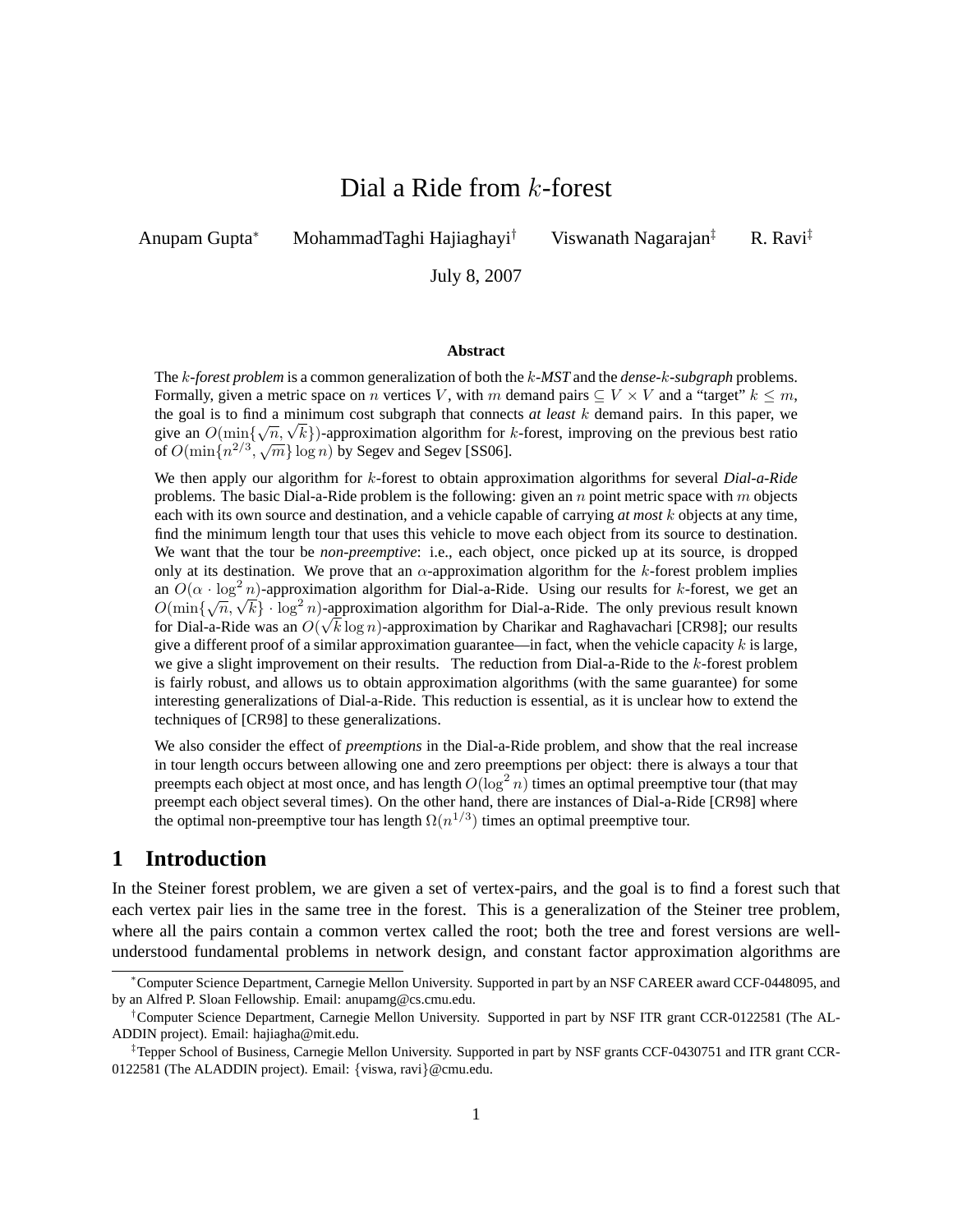known [RZ05, AKR91, GW92]. An important extension of the Steiner tree problem studied in the late 1990s was the  $k$ -MST problem, where one sought the least-cost tree that connected any  $k$  of the terminals: several approximations algorithms were given for the problem, culminating in the 2-approximation of Garg [Gar05]; the k-MST problem proved crucial in many subsequent developments in network design and vehicle routing [CGRT03, FHR03, BCK<sup>+</sup>03, BBCM04]. One can analogously define the k-forest problem where one needs to connect *only* k *of the pairs* in some Steiner forest instance: surprisingly, very little is known about this problem, which was first studied formally only recently [HJ06, SS06]. In this paper, we give a simpler and improved approximation algorithm for the k-forest problem.

Moreover, just like the  $k$ -MST variant, the  $k$ -forest problem seems to be useful in applications to network design and vehicle routing. In the second half of the paper, we show a (somewhat surprising) reduction of a well-studied vehicle routing problem called the Dial-a-Ride problem to the k-forest problem. In the Diala-Ride problem, we are given a metric space with people having sources and destinations, and a bus of some capacity  $k$ ; the goal is to find a route for this bus so that each person can be taken from her source to destination without exceeding the capacity of the bus at any point, such that the length of the bus route is minimized. We show how the results for the  $k$ -forest problem slightly improve upon existing results for the Dial-a-Ride problem; in fact, they give the first approximation algorithms for some generalizations of Dial-a-Ride which do not seem amenable to previous techniques.

#### **1.1 The** k**-Forest Problem**

Our starting point is the k-forest problem, which generalizes both the  $k$ -MST and the dense-k-subgraph problems.

**Definition 1 (The** k-Forest Problem) *Given an n-vertex metric space*  $(V, d)$ , and demands  $\{s_i, t_i\}_{i=1}^m \subseteq$  $V \times V$ , find the least-cost subgraph that connects at least  $k$  demand-pairs.

Note that the k-forest problem is a generalization of the (minimization version of the) well-studied dense-ksubgraph problem, for which nothing better than an  $O(n^{1/3-\delta})$  approximation is known. The k-forest problem was first defined in [HJ06], and the first non-trivial approximation was given by Segev and Segev [SS06], who gave an algorithm with an approximation guarantee of  $O(\min\{n^{2/3}, \sqrt{m}\} \log n)$ . We improve the approximation guarantee of  $O(\min\{n^{2/3}, \sqrt{m}\} \log n)$ . who gave an aigorithm with an approximation guarantee of  $O(\min\{n^{1/2}, \sqrt{m}\} \log n)$ . We improve the approximation guarantee of the k-forest problem to  $O(\min\{\sqrt{n}, \sqrt{k}\})$ ; formally, we prove the following theorem in Section 2.

**Theorem 2 (Approximating** k-forest) *There is an*  $O(\min\{\sqrt{n} \cdot \frac{\log k}{\log n})\}$  $\frac{\log k}{\log n},$ √ k})*-approximation algorithm for the* k*-forest problem. For the case when* k *is less than a polynomial in* n*, the approximation guarantee improves to*  $O(\min\{\sqrt{n}, \sqrt{k}\})$ *.* 

Apart from giving an improved approximation guarantee, our algorithm for the  $k$ -forest problem is arguably simpler and more direct than that of [SS06] (which is based on Lagrangian relaxations for the problem, and combining solutions to this relaxation). Indeed, we give two algorithms, both reducing the kforest problem to the  $k$ -MST problem in different ways and achieving different approximation guarantees we then return the better of the two answers. The first algorithm (giving an approximation of  $O(\sqrt{k})$ ) uses the k-MST algorithm to find good solutions on the sources and the sinks independently, and then uses the Erdős-Szekeres theorem on monotone subsequences to find a "good" subset of these sources and sinks to connect cheaply; details are given in Section 2.1. The second algorithm starts off with a single vertex as the initial solution, and uses the  $k$ -MST algorithm to repeatedly find a low-cost tree that satisfies a large number of demands which have one endpoint in the current solution and the other endpoint outside; this tree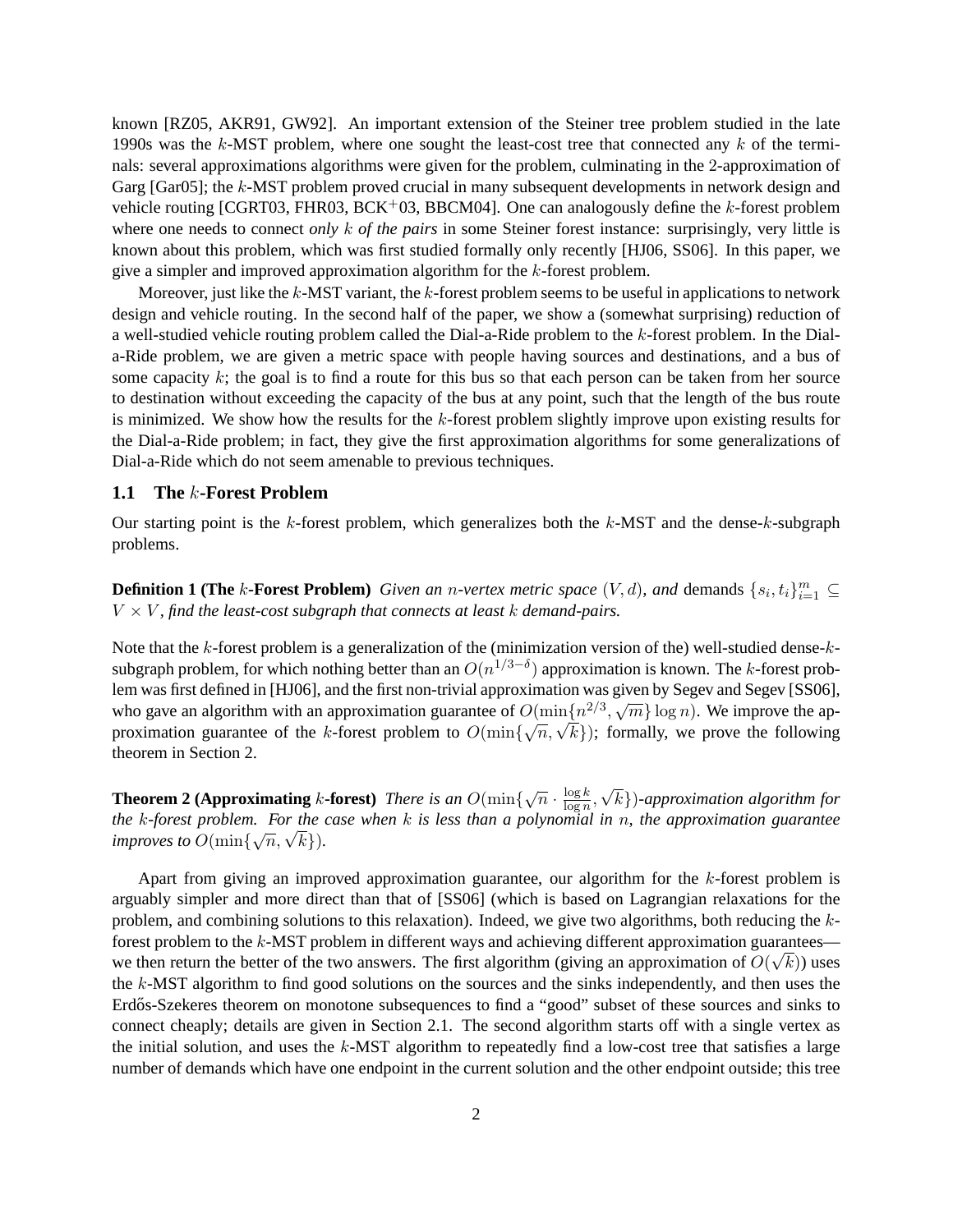is then used to greedily augment the current solution and proceed. Choosing the parameters (as described in Section 2.2) gives us an  $O(\sqrt{n})$  approximation.

#### **1.2 The Dial-a-Ride Problem**

In this paper, we use the  $k$ -forest problem to give approximation algorithms for the following vehicle routing problem.

**Definition 3 (The Dial-a-Ride Problem)** *Given an* n*-vertex metric space* (V, d)*, a starting vertex (or* root*)* r*,* a set of  $m$  demands  $\{(s_i, t_i)\}_{i=1}^m$ , and a vehicle of capacity  $k$ , find a minimum length tour of the vehicle starting (and ending) at r that moves each object *i* from its source  $s_i$  to its destination  $t_i$  such that the vehicle *carries at most* k *objects at any point on the tour.*

We say that an object is *preempted* if, after being picked up from its source, it can be left at some intermediate vertices before being delivered to its destination. In this paper, we will not allow this, and will mainly be concerned with the *non-preemptive* Dial-a-Ride problem.<sup>1</sup>

The approximability of the Dial-a-Ride problem is not very well understood: the previous best upper bound is an  $O(\sqrt{k} \log n)$ -approximation algorithm due to Charikar and Raghavachari [CR98], whereas the best lower bound that we are aware of is APX-hardness (from TSP, say). We establish the following (somewhat surprising) connection between the Dial-a-Ride and k-forest problems in Section 3.

**Theorem 4 (Reducing Dial-a-Ride to** k**-forest)** *Given an* α*-approximation algorithm for* k*-forest, there is* an  $O(\alpha \cdot \log^2 n)$ -approximation algorithm for the Dial-a-Ride problem.

In particular, combining Theorems 2 and 4 gives us an  $O(\min\{$  $\sqrt{k}, \sqrt{n} \} \cdot \log^2 n$ )-approximation guarantee for Dial-a-Ride. Of course, improving the approximation guarantee for k-forest would improve the result for Dial-a-Ride as well.

Note that our results match the results of [CR98] up to a logarithmic term, and even give a slight improvement when the vehicle capacity  $k \gg n$ , the number of nodes. Much more interestingly, our algorithm for Dial-a-Ride easily extends to generalizations of the Dial-a-Ride problem. In particular, we consider a substantially more general vehicle routing problem where the vehicle has no *a priori* capacity, and instead the cost of traversing each edge e is an arbitrary non-decreasing function  $c_e(l)$  of the number of objects l in the vehicle; setting  $c_e(l)$  to the edge-length  $d_e$  when  $l \leq k$ , and  $c_e(l) = \infty$  for  $l > k$  gives us back the classical Dial-a-Ride setting. In Section 3.2, we show that this general *non-uniform Dial-a-Ride* problem admits an approximation guarantee that matches the best known for the classical Dial-a-Ride problem. Another extension we consider is the *weighted Dial-a-Ride* problem. In this, each object may have a different size, and total size of the items in the vehicle must be bounded by the vehicle capacity; this has been earlier studied as the *pickup and delivery* problem [SS95]. We show in Section 3.3 that this problem can be reduced to the (unweighted) Dial-a-Ride problem at the loss of only a constant factor in the approximation guarantee.

As an aside, we consider the effect of preemptions in the Dial-a-Ride problem (Section 4). It was shown in Charikar and Raghavachari [CR98] that the gap between the optimal preemptive and non-preemptive tours could be as large as  $\Omega(n^{1/3})$ . We show that the real difference arises between *zero* and *one* preemptions: allowing multiple preemptions does not give us much added power. In particular, we show in Section 16 that for any instance of the Dial-a-Ride problem, there is a tour that preempts each object *at most once* and

 $<sup>1</sup>A$  note on the parameters: a feasible non-preemptive tour can be short-cut over vertices that do not participate in any demand,</sup> and we can assume that every vertex is an end point of some demand, and  $n \leq 2m$ . We may also assume, by preprocessing some demands, that  $m \leq n^2 \cdot k$ . However in general, the number of demands m and the vehicle capacity k may be much larger than the number of vertices n.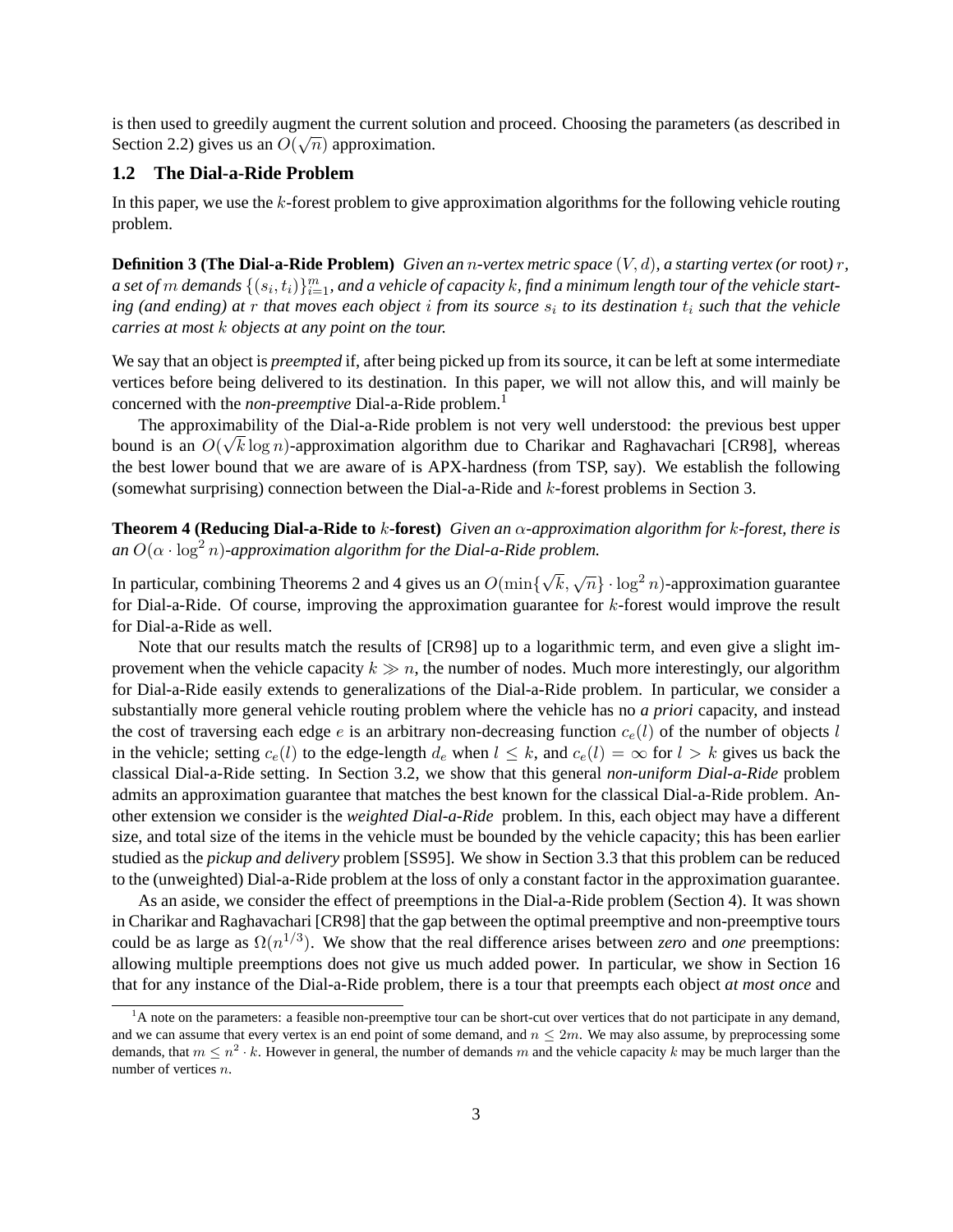has length at most  $O(\log^2 n)$  times an optimal preemptive tour (which may preempt each object an arbitrary number of times). Motivated by obtaining a better guarantee for Dial-a-Ride on the Euclidean plane, we also study the preemption gap in such instances. We show that even in this case, there are instances having a polynomial gap of  $\tilde{\Omega}(n^{1/8})$  between optimal preemptive and non-preemptive tours.

### **1.3 Related Work**

**The** k-forest problem: The k-forest problem is relatively new: it was defined by Hajiaghayi and Jain [HJ06]. An  $\tilde{O}(k^{2/3})$ -approximation algorithm for even the directed k-forest problem can be inferred from [CCyC<sup>+</sup>98]. Recently, Segev and Segev [SS06] gave an  $O(\min\{n^{2/3}, \sqrt{m}\} \log n)$  approximation algorithm for k-forest.

**Dense** k-subgraph: The k-forest problem is a generalization of the dense-k-subgraph problem [FPK01], as shown in [HJ06]. The best known approximation guarantee for the dense-k-subgraph problem is  $O(n^{1/3-\delta})$ where  $\delta > 0$  is some constant, due to Feige et al. [FPK01], and obtaining an improved guarantee has been a long standing open problem. Strictly speaking, Feige et al. [FPK01] study a potentially harder problem: the *maximization* version of dense-k-subgraph, where one wants to pick k vertices to maximize the number of edges in the induced graph. However, nothing better is known even for the *minimization* version of dense-ksubgraph (where one wants to pick the minimum number of vertices that induce  $k$  edges), which is a special case of k-forest. The k-forest problem is also a generalization of  $k$ -MST, for which a 2-approximation is known (Garg [Gar05]).

**Dial-a-Ride:** While the Dial-a-Ride problem has been studied extensively in the operations research literature, relatively little is known about its approximability. The currently best known approximation ratio for Dial-a-Ride is  $O(\sqrt{k} \log n)$  due to Charikar and Raghavachari [CR98]. We note that their algorithm assumes instances with unweighted demands. Krumke et al. [KRW00] give a 3-approximation algorithm for the Dial-a-Ride problem on a *line metric*; in fact, their algorithm finds a non-preemptive tour that has length at most 3 times the preemptive lower bound. (Clearly, the cost of an optimal preemptive tour is at most that of an optimal non-preemptive tour.) A 2.5-approximation algorithm for *single source* version of Diala-Ride (also called the "capacitated vehicle routing" problem) was given by Haimovich and Kan [HK85]; again, their algorithm output a non-preemptive tour with length at most 2.5 times the preemptive lower bound. The k = 1 special case of Dial-a-Ride is also known as the *stacker-crane* problem, for which a 1.8 approximation is known [FHK78]. For the *preemptive* Dial-a-Ride problem, [CR98] gave the current-best  $O(\log n)$  approximation algorithm, and Gørtz [rtz06] showed that it is hard to approximate this problem to better than  $\Omega(\log^{1/4-\epsilon} n)$ . Recall that no super-constant hardness results are known for the non-preemptive Dial-a-Ride problem.

# **2 The** k**-forest problem**

In this section, we study the k-forest problem, and give an approximation guarantee of  $O(\min{\{\sqrt{n}, \sqrt{k}\}})$ . This result improves upon the previous best  $O(n^{2/3} \log n)$ -approximation guarantee [SS06] for this problem. The algorithm in Segev and Segev [SS06] is based on a Lagrangian relaxation for this problem, and suitably combining solutions to this relaxation. In contrast, our algorithm uses a more direct approach and is much simpler in description. Our approach is based on approximating the following "density" variant of k-forest.

**Definition 5 (Minimum-ratio** k-forest) Given an n-vertex metric space  $(V, d)$ , m pairs of vertices  $\{s_i, t_i\}_{i=1}^m$ , *and a target* k*, find a tree* T *that connects* at most k *pairs, and minimizes the ratio of the length of* T *to the number of pairs connected in* T*.* 2

<sup>2</sup>Even if we relax the solution to be any forest, we may assume (by averaging) that the *optimal ratio* solution is a tree.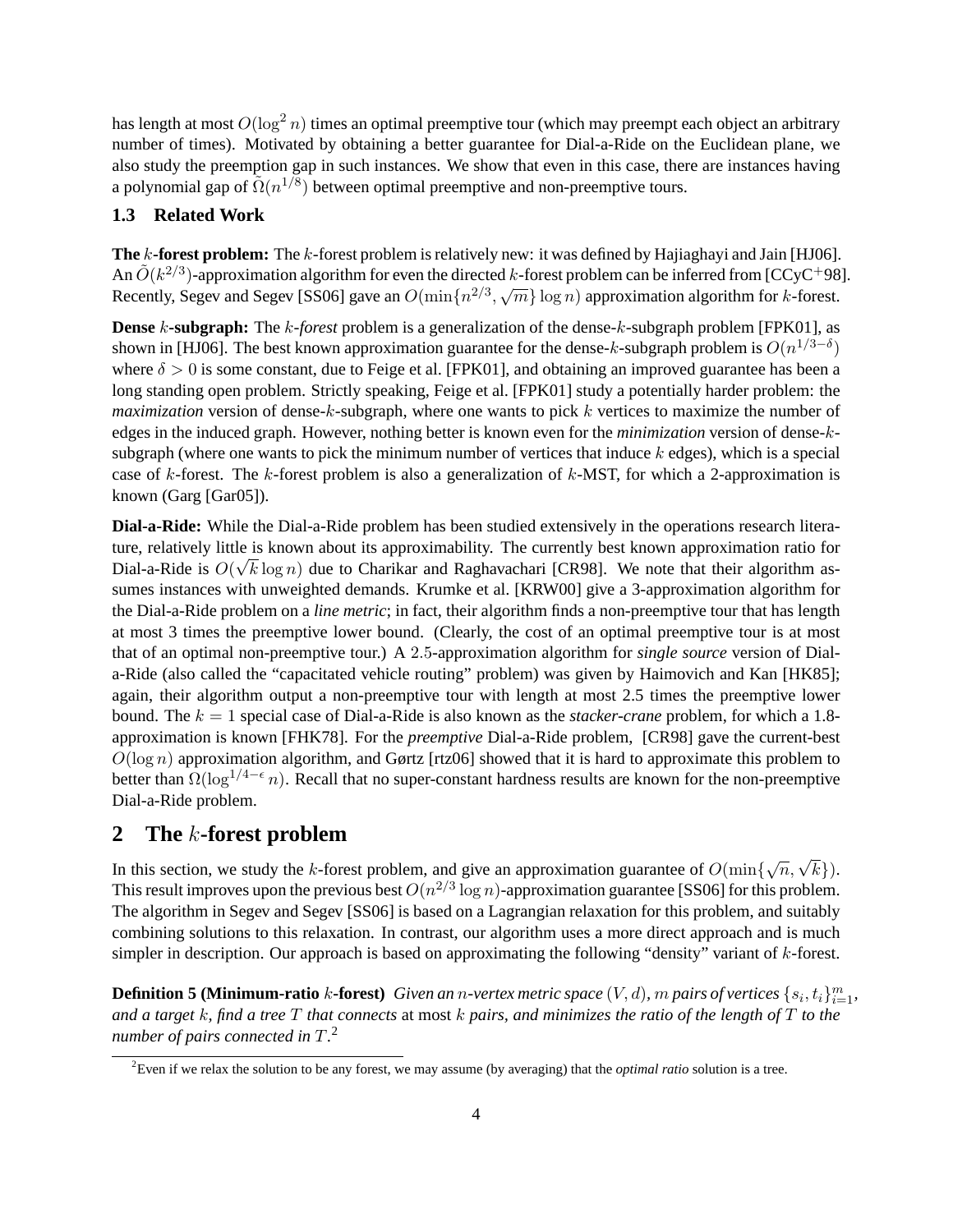We present two different algorithms for *minimum-ratio* k*-forest*, obtaining approximation guarantees of √ √  $O(\sqrt{k})$  (Section 2.1) and  $O(\sqrt{n})$  (Section 2.2); these are then combined to give the claimed result for the  $k$ -forest problem. Both our algorithms are based on subtle reductions to the  $k$ -MST problem, albeit in very different ways.

As is usual, when we say that our algorithm *guesses* a parameter in the following discussion, it means that the algorithm is run for each possible value of that parameter, and the best solution found over all the runs is returned. As long as only a constant number of parameters are being guessed and the number of possibilities for each of these parameters is polynomial, the algorithm is repeated only a polynomial number of times. √

#### **2.1 An** O( k) **approximation algorithm**

In this section, we give an  $O($ √  $k$ ) approximation algorithm for minimum ratio  $k$ -forest, which is based on a simple reduction to the  $k$ -MST problem. The basic intuition is to look at the solution S to minimumratio  $k$ -forest and consider an Euler tour of this tree  $S$ —a theorem of Erdős and Szekeres on increasing subsequences implies that there must be at least  $\sqrt{|S|}$  sources which are visited in the same order as the corresponding sinks. We use this existence result to combine the source-sink pairs to create an instance of  $\sqrt{|S|}$ -MST from which we can obtain a good-ratio tree; the details follow.

Let S denote an optimal ratio tree, that covers  $q$  demands and has length  $B$ , and let  $D$  denote the largest distance between any demand pair that is covered in S (note  $D \leq B$ ). We define a new metric l on the set  $\{1, \dots, m\}$  of demands as follows. The distance between demands i and j,  $l_{i,j} = d(s_i, s_j) + d(t_i, t_j)$ , where  $(V, d)$  is the original metric. The  $O(\sqrt{k})$  approximation algorithm first guesses the number of demands q and the largest demand-pair distance  $D$  in the optimal tree  $S$  (there are at most m choices for each of q & D). The algorithm discards all demand pairs  $(s_i, t_i)$  such that  $d(s_i, t_i) > D$  (all the pairs covered in the optimal solution S still remain). Then the algorithm runs the unrooted  $k$ -MST algorithm [Gar05] with target  $\lfloor \sqrt{q} \rfloor$ , in the metric l, to obtain a tree T on the demand pairs P. From T, we easily obtain trees  $T_1$ (on all sources in P) and  $T_2$  (on all sinks in P) in metric d such that  $d(T_1) + d(T_2) = l(T)$ . Finally the algorithm outputs the tree  $T' = T_1 \cup T_2 \cup \{e\}$ , where  $e$  is any edge joining a source in  $T_1$  to its corresponding sink in  $T_2$ . Due to the pruning on demand pairs that have large distance,  $d(e) \le D$  and the length of T',  $d(T') \le l(T) + D \le l(T) + B.$ 

We now argue that the cost of the solution T found by the k-MST algorithm  $l(T) \leq 8B$ . Consider the optimal ratio tree S (in metric d) that has q demands  $\{(s_1,t_1), \cdots, (s_q,t_q)\}\$ , and let  $\tau$  denote an Euler tour of S. Suppose that in a traversal of  $\tau$ , the *sources* of demands in S are seen in the order  $s_1, \dots, s_q$ . Then in the same traversal, the *sinks* of demands in S will be seen in the order  $t_{\pi(1)}, \cdots, t_{\pi(q)}$ , for some permutation  $\pi$ . The following fact is well known (see, e.g., [Ste95]).

**Theorem 6 (Erdős and Szekeres)** Every permutation on  $\{1, \dots, q\}$  has either an increasing subsequence *of length*  $|\sqrt{q}|$  *or a decreasing subsequence of length*  $|\sqrt{q}|$ .

Using Theorem 6, we obtain a set M of  $p = \lfloor \sqrt{q} \rfloor$  demands such that (1) the sources in M appear in increasing order in a traversal of the Euler tour  $\tau$ , and (2) the sinks in M appear in increasing order in a traversal of either  $\tau$  or  $\tau^R$  (the reverse traversal of  $\tau$ ). Let  $j_0 < j_1 < \cdots < j_{p-1}$  denote the demands in M in increasing order. From statement (1) above,  $\sum_{i=0}^{p-1} d(s(j_i), s(j_{i+1})) \leq d(\tau)$ , where the indices in the summation are modulo p. Similarly, statement (2) implies that  $\sum_{i=0}^{p-1} d(t(j_i), t(j_{i+1})) \le \max\{d(\tau), d(\tau^R)\} = d(\tau)$ . Thus we obtain:

$$
\sum_{i=0}^{p-1} [d(s(j_i), s(j_{i+1})) + d(t(j_i), t(j_{i+1}))] \le 2d(\tau) \le 4B
$$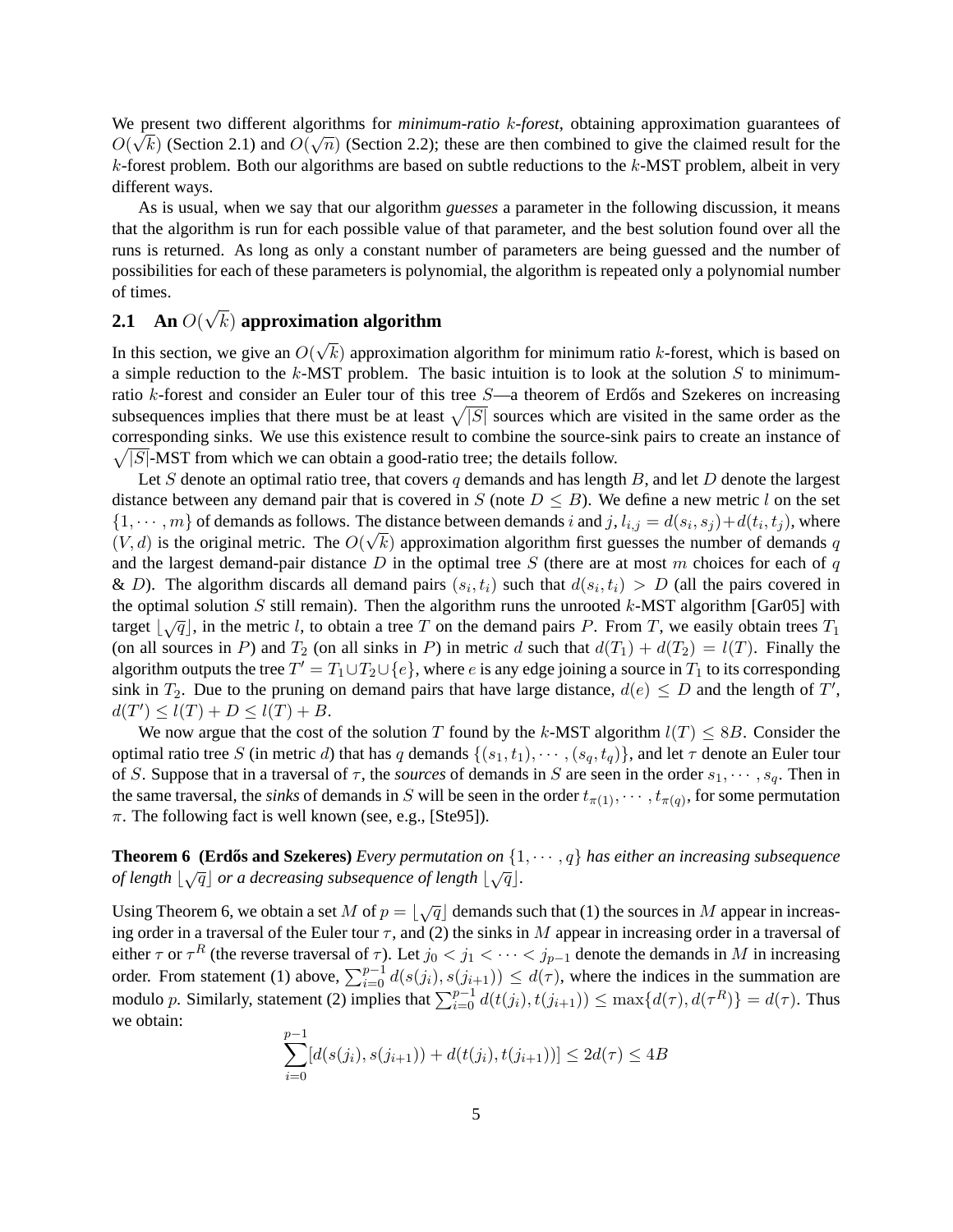But this sum is precisely the length of the tour  $j_0, j_1, \dots, j_{p-1}, j_0$  in metric l. In other words, there is a tree  $\sigma$  length 4B in metric l, that contains  $\sqrt{q}$  vertices. So, the cost of the solution T found by the k-MST approximation algorithm is at most 8B. √

Now the final solution T' has length at most  $l(T) + B \le 9B$ , and ratio that at most  $9\sqrt{q}\frac{B}{q} \le 9$  $\overline{k}\frac{B}{a}$  $\frac{B}{q}.$ Thus we have an  $O($ √  $k$ ) approximation algorithm for minimum ratio  $k$ -forest.

#### **2.2 An** O( √  $\overline{n})$  approximation algorithm

In this section, we show an  $O(\sqrt{n})$  approximation algorithm for the minimum ratio k-forest problem. The approach is again to reduce to the  $k$ -MST problem; the intuition is rather different: either we find a vertex v such that a large number of demand-pairs of the form  $(v, *)$  can be satisfied using a small tree (the "highdegree" case); if no such vertex exists, we show that a repeated greedy procedure would cover most vertices without paying too much (and since we are in the "low-degree" case, covering most vertices implies covering most demands too). The details follow.

Let S denote an optimal solution to minimum ratio k-forest, and  $q \leq k$  the number of demand pairs covered in S. We define the *degree* ∆ of S to be the maximum number of demands (among those covered in  $S$ ) that are incident at any vertex in S. The algorithm first guesses the following parameters of the optimal solution S: its length B (within a factor 2), the number of pairs covered q, the degree  $\Delta$ , and the vertex  $w \in S$  that has  $\Delta$  demands incident at it. Although, there may be an exponential number of choices for the optimal length, a polynomial number of guesses within a binary-search suffice to get a  $B$  such that  $B \leq d(S) \leq 2 \cdot B$ . The algorithm then returns the better of the two procedures described below.

**Procedure 1 (high-degree case):** Since the degree of vertex w in the optimal solution S is  $\Delta$ , there is tree rooted at w of length  $d(S) \leq 2B$ , that contains at least  $\Delta$  demands having one end point at w. We assign a weight to each vertex  $u$ , equal to the number of demands that have one end point at this vertex  $u$  and the other end point at w. Then we run the k-MST algorithm [Gar05] with root w and a target weight of  $\Delta$ . By the preceding argument, this problem has a feasible solution of length  $2B$ ; so we obtain a solution H of length at most  $4B$  (since the algorithm of [Gar05] is a 2-approximation). The ratio of solution H is thus at most  $4B/\Delta = \frac{4q}{\Delta}$ B  $\frac{B}{q}.$ 

**Procedure 2 (low-degree case):** Set  $t = \frac{q}{2\Delta}$ ; note that  $q \leq \frac{\Delta \cdot n}{2}$  $\frac{\Delta \cdot n}{2}$  and so  $t \leq n/4$ . We maintain a current tree T (initially just vertex  $w$ ), which is updated in iterations as follows: shrink T to a supernode s, and run the k-MST algorithm with root s and a target of t new vertices. If the resulting s-tree has length at most  $4B$ , include this tree in the current tree T and continue. If the resulting s-tree has length more than  $4B$ , or if all the vertices have been included, the procedure ends. Since  $t$  new vertices are added in each iteration, the number of iterations is at most  $\frac{n}{t}$ ; so the length of T is at most  $\frac{4n}{t}B$ . We now show that T contains at least q  $\frac{q}{2}$  demands. Consider the set  $S \setminus T$  (recall, S is the optimal solution). It is clear that  $|V(S) \setminus V(T)| < t$ ; otherwise the k-MST instance in the last iteration (with the current  $T$ ) would have S as a feasible solution of length at most  $2B$  (and hence would find one of length at most  $4B$ ). So the number of demands covered in S that have at least one end point in  $S \setminus T$  is at most  $|V(S) \setminus V(T)| \cdot \Delta \leq t \cdot \Delta = q/2$  (as  $\Delta$  is the degree of solution S). Thus there are at least  $q/2$  demands *contained* in  $S \cap T$ , in particular in T. Thus T is a solution having ratio at most  $\frac{4n}{t}B \cdot \frac{2}{q} = \frac{8n}{t}$ t B  $\frac{B}{q}.$ 

The better ratio solution among H and T from the two procedures has ratio at most  $\min\{\frac{4q}{\Delta},\frac{8n}{t}\}\cdot\frac{B}{q}$  $\overline{\Delta}$  ,  $\overline{\phantom{a}t}$  $\min\{8t, \frac{8n}{t}\}\cdot \frac{B}{q} \leq 8\sqrt{n}\cdot \frac{B}{q} \leq 8\sqrt{n}\cdot \frac{d(S)}{q}$  $\frac{S(S)}{q}$ . So this algorithm is an  $O(\sqrt{n})$  approximation to the minimum ratio  $k$ -forest problem.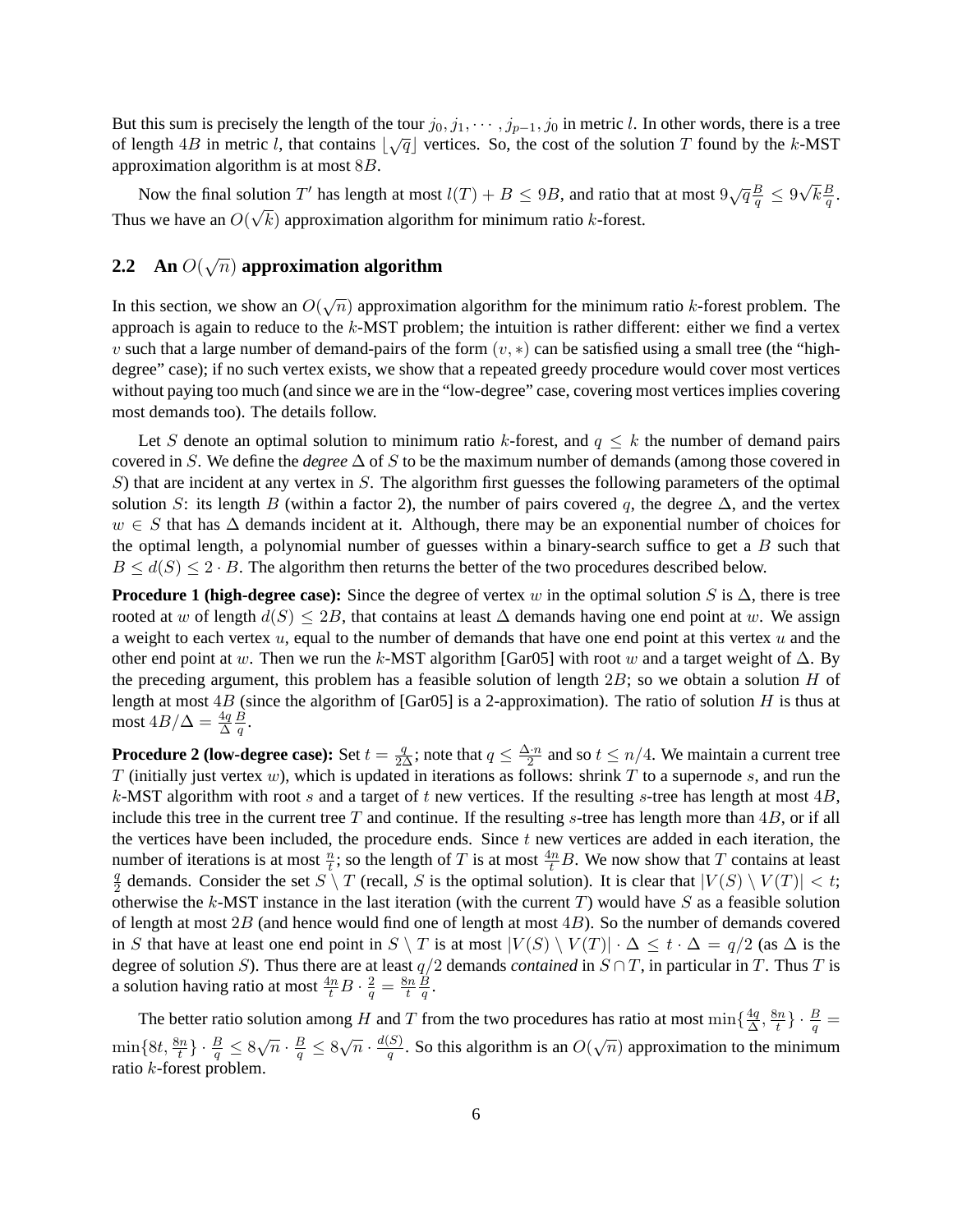### **2.3 Approximation algorithm for** k**-forest**

Given the two algorithms for minimum ratio  $k$ -forest, we can use them in a standard greedy fashion (i.e., keep picking approximately minimum-ratio solutions until we obtain a forest connecting at least k pairs); keep picking approximately minimum-ratio solutions until we obtain a forest connecting at least  $\kappa$  pairs);<br>the standard set cover analysis can be used to show an  $O(\min{\{\sqrt{n}, \sqrt{k}\}} \cdot \log k)$ -approximation guarantee for k-forest. A tighter analysis of the greedy algorithm (as done, e.g., in Charikar et al.  $[CCyc+98]$ ) can be used to remove the logarithmic terms and obtain the guarantee stated in Theorem 2.

## **3 Applications to Dial-a-Ride problems**

In this section, we study applications of the k-forest problem to the Dial-a-Ride problem (Definition 3), and some generalizations. A natural solution-structure for Dial-a-Ride involves servicing demands in batches of at most k each, where a batch consisting of a set  $S$  of demands is served as follows: the vehicle starts out being empty, picks up each of the  $|S| \leq k$  objects from their sources, then drops off each object at its destination, and is again empty at the end. If we knew that the optimal solution has this structure, we could obtain a greedy framework for Dial-a-Ride by repeatedly finding the best 'batch' of k demands. However, the optimal solution may involve carrying almost  $k$  objects at every point in the tour, in which case it can not be decomposed to be of the above structure. In Theorem 7, we show that there is always a near optimal solution having this 'pick-drop in batches' structure. Building on Theorem 7, we obtain approximation algorithms for the classical Dial-a-Ride problem (Section 3.1), and two interesting extensions: non-uniform Dial-a-Ride (Section 3.2) and weighted Dial-a-Ride (Section 3.3).

**Theorem 7 (Structure Theorem)** *Given any instance of Dial-a-Ride, there exists a feasible tour* τ *satisfying the following conditions:*

- *1.*  $\tau$  *can be split into a set of segments*  $\{S_1, \dots, S_t\}$  *(i.e.,*  $\tau = S_1 \cdot S_2 \cdots S_t$ *) where each segment*  $S_i$ services a set  $O_i$  of at most  $k$  demands such that  $S_i$  is a path that first picks up each demand in  $O_i$ *and then drops each of them.*
- *2. The length of* τ *is at most* O(log m) *times the length of an optimal tour.*

**Proof:** Consider an optimal non-preemptive tour  $\sigma$ : let  $c(\sigma)$  denote its length, and  $|\sigma|$  denote the number of edge traversals in  $\sigma$ . Note that if in some visit to a vertex v in  $\sigma$  there is no pick-up or drop-off, then the tour can be short-cut over vertex  $v$ , and it still remains feasible. Further, due to triangle inequality, the length  $c(\sigma)$  does not increase by this operation. So we may assume that each vertex visit in  $\sigma$  involves a pick-up or drop-off of some object. Since there is exactly one pick-up & drop-off for each object, we have  $|\sigma| \leq 2m + 1$ . Define the *stretch* of a demand i to be the number of edge traversals in  $\sigma$  between the pick-up and drop-off of object i. The demands are partitioned as follows: for each  $j = 1, \dots, \lceil \log(2m) \rceil$ , group  $G_j$  consists of all the demands whose stretch lie in the interval  $[2^{j-1}, 2^j)$ . We consider each group  $G_j$  separately.

**Claim 8** *For each*  $j = 1, \dots, \lceil \log(2m) \rceil$ *, there is a tour*  $\tau_j$  *that serves all the demands in group*  $G_j$ *, satisfies condition 1 of Theorem 7, and has length at most*  $6 \cdot c(\sigma)$ *.* 

**Proof:** Consider tour  $\sigma$  as a line  $\mathcal{L}$ , with every edge traversal in  $\sigma$  represented by a distinct edge in  $\mathcal{L}$ . Number the vertices in L from 0 to h, where  $h = |\sigma|$  is the number of edge traversals in  $\sigma$ . Note that each vertex in V may be represented multiple times in  $\mathcal{L}$ . Each demand is associated with the numbers of the vertices (in  $\mathcal{L}$ ) where it is picked up and dropped off.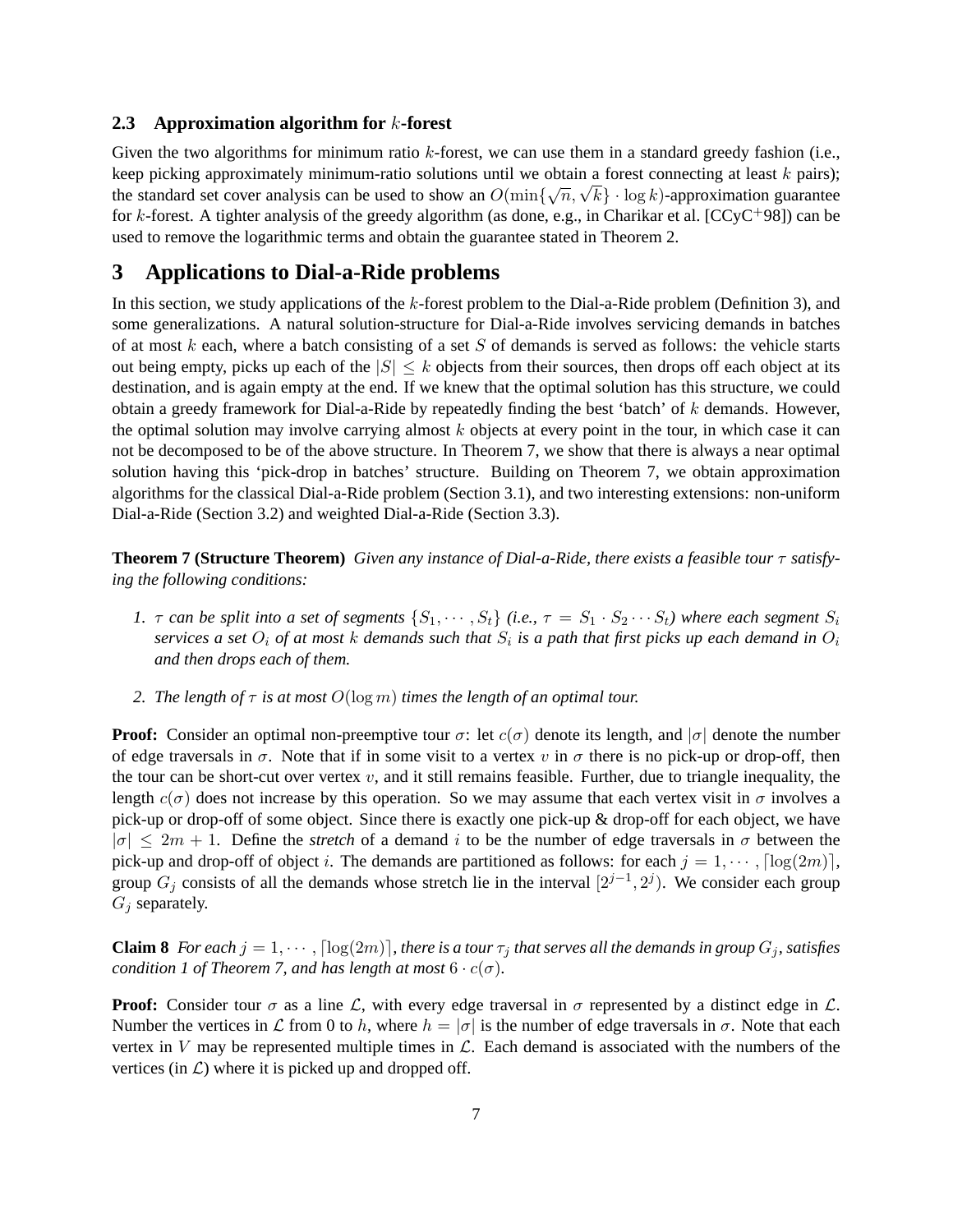Let  $r = 2^{j-1}$ , and partition  $G_j$  as follows: for  $l = 1, \dots, \lceil \frac{h}{r} \rceil$  $\frac{h}{r}$ , set  $O_{l,j}$  consists of all demands in  $G_j$ that are picked up at a vertex numbered between  $(l-1)r$  and  $lr-1$ . Since every demand in  $G_i$  has stretch in the interval [r, 2r], every demand in  $O_{l,j}$  is dropped off at a vertex numbered between lr and  $(l+2)r-1$ . Note that  $|O_{l,j}|$  equals the number of demands in  $G_j$  carried over edge  $(lr-1, lr)$  by tour  $\sigma$ , which is at most k. We define segment  $S_{l,j}$  to start at vertex number  $(l-1)r$  and traverse all edges in  $\mathcal L$  until vertex number  $(l+2)r-1$  (servicing all demands in  $O_{l,j}$  by first picking up each demand between vertices  $(l-1)r$ &  $lr - 1$ ; then dropping off each demand between vertices  $lr \& (l + 2)r - 1$ ), and then return (with the vehicle being empty) to vertex lr. Clearly, the number of objects carried over any edge in  $S_{l,j}$  is at most the number carried over the corresponding edge traversal in  $\sigma$ . Also, each edge in  $\mathcal L$  participates in at most 3 segments  $S_{l,j}$ , and each edge is traversed at most twice in any segment. So the total length of all segments  $S_{l,j}$  is at most  $6 \cdot c(\sigma)$ . We define tour  $\tau_j$  to be the concatenation  $S_{1,j} \cdots S_{\lceil h/r \rceil,j}$ . It is clear that this tour satisfies condition 1 of Theorem 7.

Applying this claim to each group  $G_j$ , and concatenating the resulting tours, we obtain the tour  $\tau$  satisfying condition 1 and having length at most  $6 \log(2m) \cdot c(\sigma) = O(\log m) \cdot c(\sigma)$ .

**Remark:** The ratio  $O(\log m)$  in Theorem 7 is almost best possible. There are instances of Dial-a-Ride (even on an unweighted line), where every solution satisfying condition 1 of Theorem 7 has length at least  $\Omega(\max\{\frac{\log m}{\log\log m})\}$  $\frac{\log m}{\log \log m}, \frac{k}{\log n}$  $\frac{k}{\log k}$ }) times the optimal non-preemptive tour. So, if we only use solutions of this structure, then it is not possible to obtain an approximation factor (just in terms of capacity  $k$ ) for Dial-a-Ride that is better than  $\Omega(k/\log k)$ . The solutions found by the algorithm for Dial-a-Ride in [CR98] also satisfy condition 1 of Theorem 7. It is interesting to note that when the underlying metric is a hierarchically wellseparated tree, [CR98] obtain a solution of such structure having length  $O(\sqrt{k})$  times the optimum, whereas there is a lower bound of  $\Omega(\frac{k}{\log k})$  even for the simple case of an unweighted line.

#### **3.1 Classical Dial-a-Ride**

Theorem 7 suggests a greedy strategy for Dial-a-Ride, based on repeatedly finding the best batch of  $k$ demands to service. This greedy subproblem turns out to be the minimum ratio k-forest problem (Definition 5), for which we already have an approximation algorithm. The next theorem sets up the reduction from k-forest to Dial-a-Ride.

**Theorem 9 (Reducing Dial-a-Ride to minimum ratio** k**-forest)** *A* ρ*-approximation algorithm for minimum ratio* k-forest implies an  $O(\rho \log^2 m)$ -approximation algorithm for Dial-a-Ride.

**Proof:** The algorithm for Dial-a-Ride is as follows.

- 1.  $\mathcal{C} = \phi$ .
- 2. Until there are no uncovered demands, do:
	- (a) Solve the minimum ratio k-forest problem, to obtain a tree C covering  $k_C \leq k$  new demands.
	- (b) Set  $C \leftarrow C \cup C$ .
- 3. For each tree  $C \in \mathcal{C}$ , obtain an Euler tour on C to locally service all demands (pick up all  $k_C$  objects in the first traversal, and drop them all in the second traversal). Then use a 1.5-approximate TSP tour on the sources, to connect all the local tours, and obtain a feasible non-preemptive tour.

Consider the tour  $\tau$  and its segments as in Theorem 7. If the number of uncovered demands in some iteration is  $m'$ , one of the segments in  $\tau$  is a solution to the minimum ratio k-forest problem of value at most  $\frac{d(\tau)}{m'}$ . Since we have a *ρ*-approximation algorithm for this problem, we would find a segment of ratio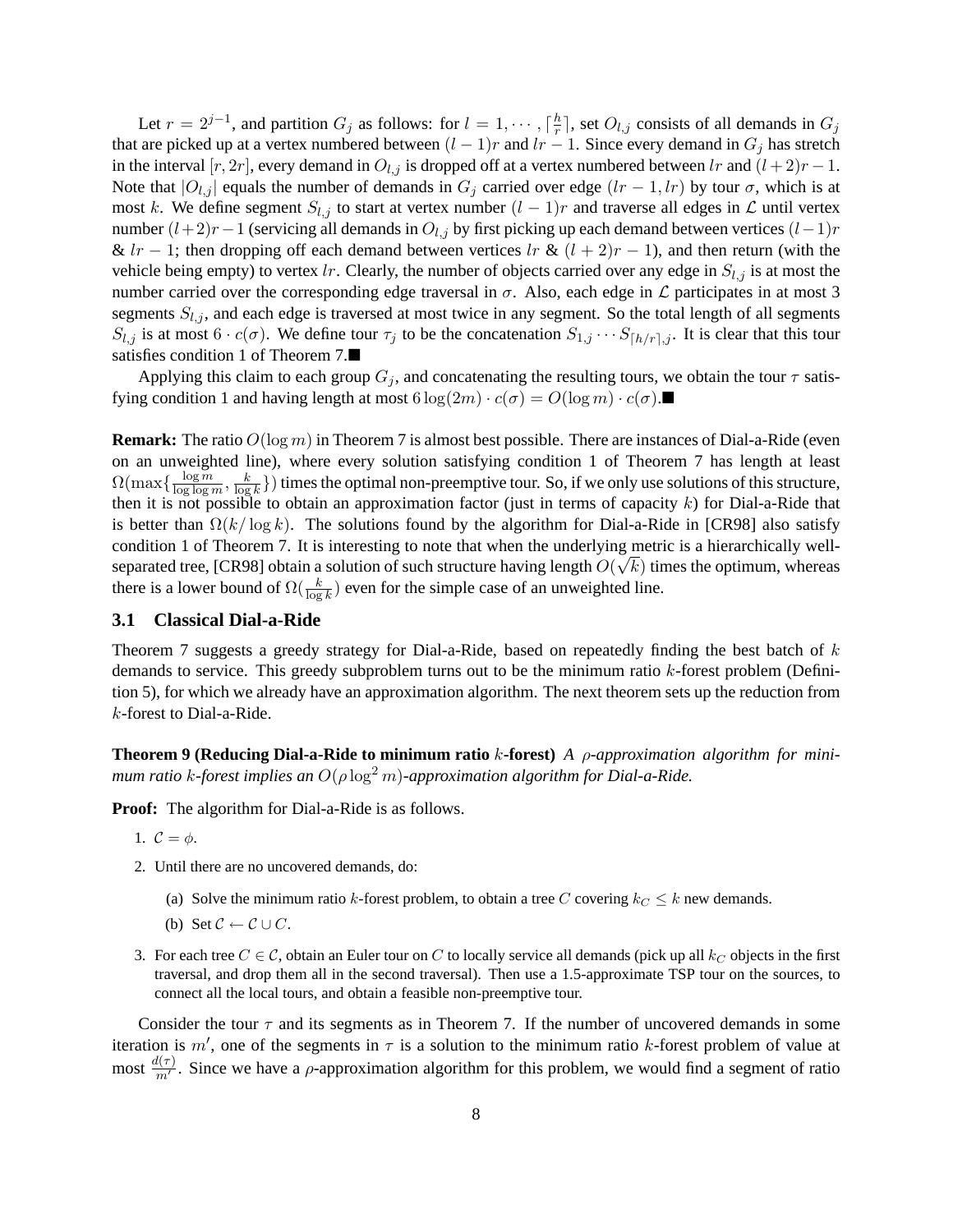at most  $O(\rho) \cdot \frac{d(\tau)}{m'}$  $\frac{n(\tau)}{m'}$ . Now a standard set cover type argument shows that the total length of trees in C is at most  $O(\rho \log m) \cdot d(\tau) \leq O(\rho \log^2 m) \cdot OPT$ , where OPT is the optimal value of the Dial-a-Ride instance. Further, the TSP tour on all sources is a lower bound on  $OPT$ , and we use a 1.5-approximate solution [Chr77]. So the final non-preemptive tour output in step 5 above has length at most  $O(\rho \log^2 m)$ .  $OPT.$ 

This theorem is in fact stronger than Theorem 4 claimed earlier: it is easy to see that any approximation algorithm for k-forest implies an algorithm with the same guarantee for minimum ratio k-forest. Note that, m and k may be super-polynomial in n. However, we show in Section 3.3 that with the loss of a constant factor, even the weighted Dial-a-Ride problem can be reduced to classical Dial-a-Ride where the number of demands  $m \leq n^4$ . Based on this and Theorem 9, a  $\rho$  approximation algorithm for minimum ratio kforest actually implies an  $O(\rho \log^2 n)$  approximation algorithm for Dial-a-Ride. Using the approximation rorest actually implies an  $O(\rho \log^{-n})$  approximation algorithm for Dial-a-Kide. Using the approximation algorithm for minimum ratio k-forest (Section 2), we obtain an  $O(\min{\{\sqrt{n}, \sqrt{k}\}} \cdot \log^2 n)$  approximation algorithm for the Dial-a-Ride problem.

**Remark:** If we use the  $O(\sqrt{k})$  approximation for k-forest, the resulting non-preemptive tour is in fact **Kemark:** If we use the  $O(\sqrt{\kappa})$  approximation for  $\kappa$ -forest, the resulting non-preemptive tour is in fact<br>feasible even for a  $\sqrt{k}$  capacity vehicle! As noted in [CR98], this property is also true of their algorithm which is based on an entirely different approach.

#### **3.2 Non-uniform Dial-a-Ride**

The greedy framework for Dial-a-Ride described above is actually more generally applicable than to just the classical Dial-a-Ride problem. In this section, we consider the Dial-a-Ride problem under a substantially more general class of cost functions, and show how the k-forest problem can be used to obtain an approximation algorithm for this generalization as well. In fact, the approximation guarantee we obtain by this approach matches the best known for the classical Dial-a-Ride problem. Our framework for Dial-a-Ride is well suited for such a generalization since it is a 'primal' approach, based on directly approximating a nearoptimal solution; this approach is not too sensitive to the cost function. On the other hand, the algorithm in [CR98] is a 'dual' approach, based on obtaining a good lower bound, which depends heavily on the cost function. Thus it is unclear whether their techniques can be extended to handle such a generalization.

**Definition 10 (Non-uniform Dial-a-Ride)** *Given an* n *vertex undirected graph* G = (V, E)*, a root vertex*  $r$ , a set of  $m$  demands  $\{(s_i,t_i)\}_{i=1}^m$ , and a non-decreasing cost function  $c_e:\{0,1,\cdots,m\}\to\mathbb{R}^+$  on each *edge*  $e \in E$  *(where*  $c_e(l)$  *is the cost incurred by the vehicle in traversing edge e while carrying l objects)*, *find a non-preemptive tour (starting & ending at* r*) of minimum* total cost *that moves each object* i *from* s<sup>i</sup> *to*  $t_i$ .

Note that the classical Dial-a-Ride problem is a special case when the edge costs are given by:  $c_e(l) = d_e$ if  $l \leq k \& c_e(l) = \infty$  otherwise, where  $d_e$  is the edge length in the underlying metric. We may assume (without loss in generality) that for any fixed value  $l \in [0, m]$ , the edge costs  $c_e(l)$  induce a metric on V. Similar to Theorem 7, we have a near optimal solution with a 'batch' structure for the non-uniform Dial-a-Ride problem as well, which implies the algorithm in Theorem 12. The proof of the following corollary is almost identical to that of Theorem 7, and is omitted.

**Corollary 11 (Non-uniform Structure Theorem)** *Given any instance of non-uniform Dial-a-Ride, there exists a feasible tour* τ *satisfying the following conditions:*

*1.*  $\tau$  *can be split into a set of segments*  $\{S_1, \dots, S_t\}$  *(i.e.,*  $\tau = S_1 \cdot S_2 \cdots S_t$ *) where each segment*  $S_i$ services a set  $O_i$  of demands such that  $S_i$  is a path that first picks up each demand in  $O_i$  and then *drops each of them.*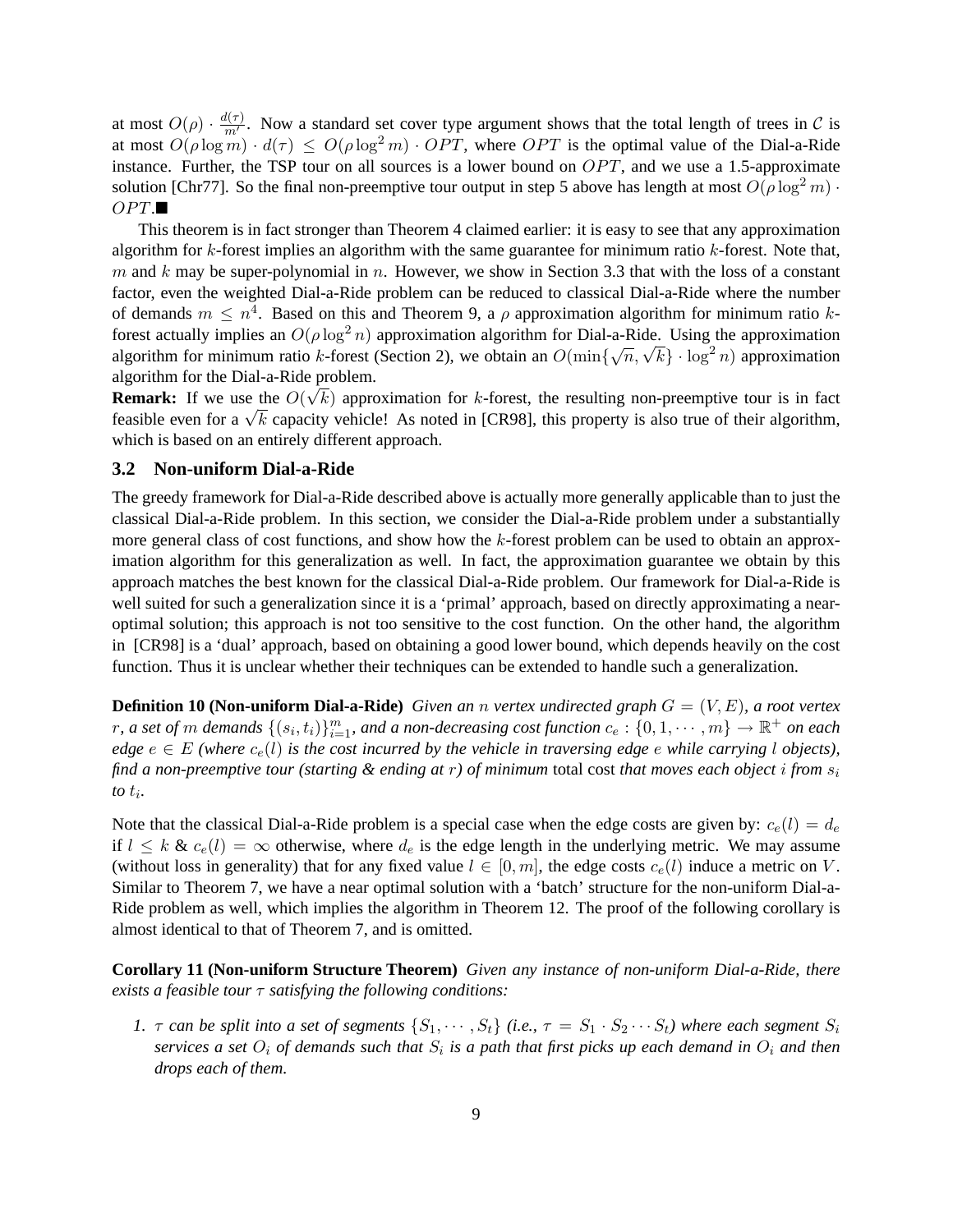*2. The cost of*  $\tau$  *is at most*  $O(\log m)$  *times the cost of an optimal tour.* 

**Theorem 12 (Approximating non-uniform Dial-a-Ride)** *A* ρ*-approximation algorithm for minimum ratio* k-forest implies an  $O(\rho \log^2 m)$ -approximation algorithm for non-uniform Dial-a-Ride. In particular,  $\mu$   $\kappa$ -*jorest implies an*  $O(p \log n)$ -approximation algorithm.

**Proof:** Corollary 11 again suggests a greedy algorithm for non-uniform Dial-a-Ride based on the following *greedy subproblem*: find a set T of uncovered demands and a path  $\tau_0$  that first picks up each object in T and then drops off each of them, such that the ratio of the cost of  $\tau_0$  to  $|T|$  is minimized. However, unlike in the classical Dial-a-Ride problem, in this case the cost of path  $\tau_0$  does not come from a single metric. Nevertheless, the minimum ratio k-forest problem can be used to solve this subproblem as follows.

- 1. For every  $k = 1, \cdots, m$ :
	- (a) Define length function  $d_e^{(k)} = c_e(k)$  on the edges.
	- (b) Solve the minimum ratio k-forest problem on metric  $(V, d^{(k)})$  with target k, to obtain tree  $T'_{k}$  covering  $n_k \leq k$  demands.
	- (c) Obtain an Euler tour  $T_k$  of  $T'_k$  that services these  $n_k$  demands, by picking up all demands in one traversal and then dropping them all in a second traversal.
- 2. Return the tour  $T_k$  having the smallest ratio  $\frac{c(T_k)}{n_k}$  (over all  $1 \leq k \leq m$ ).

Assuming a  $\rho$ -approximation algorithm for minimum ratio k-forest (for all values of k), we now show that the above algorithm obtains a 16 $\rho$ -approximate solution to the greedy subproblem. The cost of tour  $T_k$ in step 3 is  $c(T_k) \leq 4 \cdot d^{(k)}(T_k)$ , since  $T_k$  involves traversing a tour on tree  $T_k'$  twice and the vehicle carries at most  $n_k \le k$  objects at every point in  $T_k$ . So the ratio of tour  $T_k$  is  $\frac{c(T_k)}{n_k} \le 4 \frac{d^{(k)}(T_k')}{n_k}$  $\frac{\partial (T_k)}{\partial n_k} = 4 \cdot \text{ratio}(T_k).$ Let  $\tau$  denote the optimal path for the greedy subproblem, T the set of demands that it services, and  $t = |T|$ . Let  $T_1$  denote the last  $\frac{3}{4}t$  demands that are picked up, and  $T_2$  denote the first  $\frac{3}{4}t$  demands that are dropped off. It is clear that  $T' = T_1 \cap T_2$  has at least  $t/2$  demands; let  $T'' \subset T'$  be any subset with  $|T''| = t/4$ . Let  $\tau'$  denote the portion of  $\tau$  between the  $\frac{t}{4}$ -th pick up and the  $\frac{3t}{4}$ -th drop off. Note that when path  $\tau$ is traversed, there are at least  $\frac{t}{4}$  objects in the vehicle while traversing each edge in  $\tau'$ . So the cost of  $\tau$ ,  $c(\tau) \ge \sum_{e \in \tau'} c_e(t/4)$ . Since  $\tau'$  contains the end points of all demands in  $T' \supset T''$ , it is a feasible solution (covering the demands T'') to minimum ratio k-forest with target  $k = t/4$  in the metric  $d^{(t/4)}$ , having ratio  $\left(\sum_{e \in \tau'} c_e(t/4)\right) / \frac{t}{4} \leq \frac{4c(\tau)}{t}$  $\frac{(\tau)}{t}$ . So the ratio of tour  $T_{t/4}$  (obtained from the ρ-approximate tree  $T'_{t/4}$ ) is at most  $4 \cdot \text{ratio}(T'_k) \leq 4\rho \frac{4c(\tau)}{t} = 16\rho \frac{c(\tau)}{t}$  $\frac{\tau}{t}$ . Thus we have a 16 $\rho$ -approximation algorithm for the greedy subproblem.

Based on Corollary 11, it can now be shown (as in Theorem 9) that a  $\rho'$ -approximation algorithm for the greedy subproblem implies an  $O(\rho' \cdot \log^2 m)$ -approximation algorithm for non-uniform Dial-a-Ride. Using the above 16 $\rho$ -approximation for the greedy subproblem, we have the theorem.

#### **3.3 Weighted Dial-a-Ride**

So far we worked with the unweighted version of Dial-a-Ride, where each object has the same weight. In this section, we extend our greedy framework for Dial-a-Ride to the case when objects have different sizes, and the total size of objects in the vehicle must be bounded by the vehicle capacity. Here we only extend the classical Dial-a-Ride problem and not the generalization of Section 3.2. The problem studied in this section has been studied earlier as the *pickup and delivery* problem [SS95].

**Definition 13 (Weighted Dial-a-Ride)** *Given a vehicle of capacity*  $Q \in \mathbb{N}$ *, an n-vertex metric space*  $(V, d)$ *, a* root vertex  $r$ , and a set of  $m$  objects  $\{(s_i, t_i, w_i)\}_{i=1}^m$  (with object i having source  $s_i$ , destination  $t_i$  & an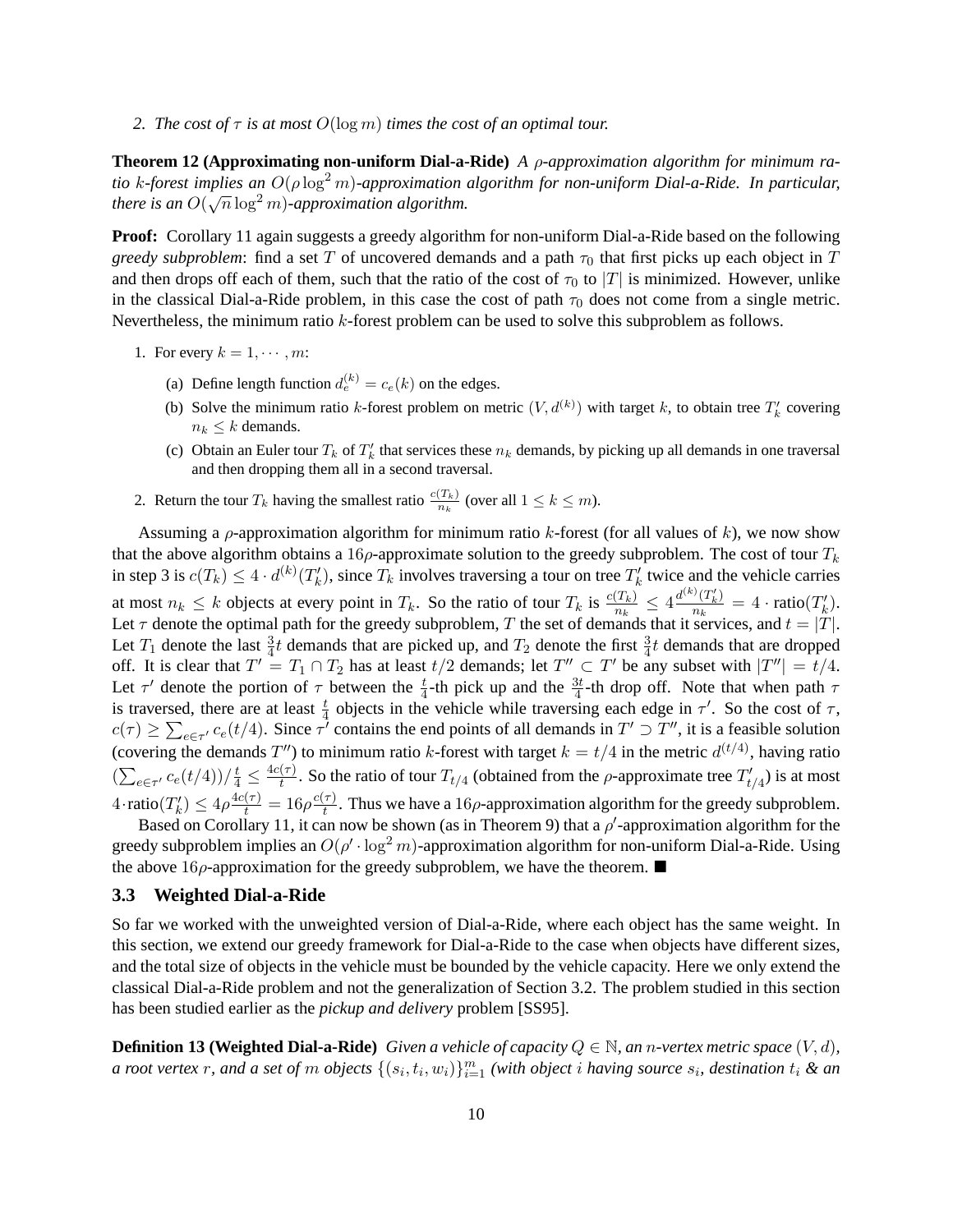*integer size*  $1 \leq w_i \leq Q$ *), find a minimum length (non-preemptive) tour of the vehicle starting (and ending) at* r *that moves each object* i *from its source to its destination such that the total size of objects carried by the vehicle is at most* Q *at any point on the tour.*

The classical Dial-a-Ride problem is a special case when  $w_i = 1$  for all demands and the vehicle capacity  $Q = k$ . The following are two lower bounds for weighted Dial-a-Ride: a TSP tour on the set of all sources & destinations (Steiner lower bound); and  $\sum_{i=1}^{m} \frac{w_i \cdot d(s_i, t_i)}{Q}$  $\frac{(s_i, t_i)}{Q}$  (flow lower bound). In fact, as can be seen easily, these two lower bounds are valid even for the preemptive version of weighted Dial-a-Ride; so they are termed *preemptive lower bounds*.

The main result of this section (Theorem 15) reduces weighted Dial-a-Ride to the classical Dial-a-Ride problem with the additional property that the number of demands  $(m)$  is small (polynomial in the number of vertices  $n$ ). This shows that in order to approximate weighted Dial-a-Ride, it suffices to consider instances of the classical Dial-a-Ride problem with a small number of demands. The next lemma shows that even if the vehicle is allowed to split each object over multiple deliveries, the resulting tour is *not* much shorter than the tour where each object is required to be served in a single delivery (as is the case in weighted Dial-a-Ride). This lemma is the main ingredient in the proof of Theorem 15. In the following, for any instance of weighted Dial-a-Ride, we define the *unweighted instance* corresponding to it as a classical Dial-a-Ride instance with vehicle capacity Q, and  $w_i$  (unweighted) demands each having source  $s_i$  and destination  $t_i$  (for each  $1 \leq i \leq m$ ).

**Lemma 14** *Given any instance* I *of weighted Dial-a-Ride, and a solution* τ *to the unweighted instance corresponding to*  $\mathcal{I}$ , there is a polynomial time computable solution to  $\mathcal{I}$  having length at most  $O(1) \cdot d(\tau)$ .

**Proof:** Let  $\mathcal J$  denote the unweighted instance corresponding to  $\mathcal I$ . Define line  $\mathcal L$  as in the proof of Theorem 7 by traversing  $\tau$  from r: for every edge traversal in  $\tau$ , add a new edge of the same length at the end of  $\mathscr{L}$ . For each unweighted object in  $\mathcal J$  corresponding to demand i in  $\mathcal I$ , there is a segment in  $\tau$  (correspondingly in  $\mathscr{L}$ ) where it is moved from  $s_i$  to  $t_i$ . So each demand  $i \in \mathcal{I}$  corresponds to  $w_i$  segments in  $\tau$  (each being a path from  $s_i$  to  $t_i$ ). For each demand  $i$  in  $\mathcal{I}$ , we assign  $i$  to one of its  $w_i$  segments picked uniformly at random: call this segment  $l_i$ . For an edge  $e \in \mathcal{L}$ , let  $N_e = \sum_{i:e \in l_i} w_i$  denote the random variable which equals the *total weight* of demands whose assigned segments contain e. Note that the expected value of  $N_e$ is exactly the number of unweighted objects carried by  $\tau$  when traversing the edge corresponding to  $e$ . Since  $\tau$  is a feasible tour for  $\mathcal{J}, E[N_e] \leq Q$  for all  $e \in \mathcal{L}$ .

Consider a random instance R of Dial-a-Ride on line  $\mathscr L$  with vehicle capacity Q and demands as follows: for each demand  $i$  in  $\mathcal I$ , an object of weight  $w_i$  is to be moved along segment  $l_i$  (chosen randomly as above). Clearly, any feasible tour for  $R$  corresponds to a feasible tour for  $I$  of the same length. Note that the flow lower bound for instance  $\mathcal R$  is  $F = \sum_{e \in \mathscr L} d_e \left[ \frac{N_e}{Q} \right]$ , and the Steiner lower bound is  $\sum_{e \in \mathscr L} d_e = d(\tau)$ . Using linearity of expectation,  $E[F] \leq \sum_{e \in \mathcal{L}} d_e(\frac{E[N_e]}{Q} + 1) \leq 2 \cdot d(\tau)$ . Let  $R^*$  denote the instance (on line  $\mathscr{L}$ ) obtained by assigning each demand i in  $\mathcal I$  to its shortest length segment (among the  $w_i$  segments corresponding to it). Clearly this assignment minimizes the flow lower bound (over all assignments of demands to segments). So  $R^*$  has flow bound  $\leq E[F] \leq 2 \cdot d(\tau)$ , and Steiner lower bound  $d(\tau)$ .

Finally, we note that the 3-approximation algorithm for Dial-a-Ride on a line [KRW00] extends to a constant factor approximation algorithm for the case with weighted demands as well (this can be seen directly from [KRW00]). Additionally, this approximation guarantee is relative to the preemptive lower bounds. Thus, using this algorithm on  $R^*$ , we obtain a feasible solution to  $\mathcal I$  of length at most  $O(1) \cdot d(\tau)$ .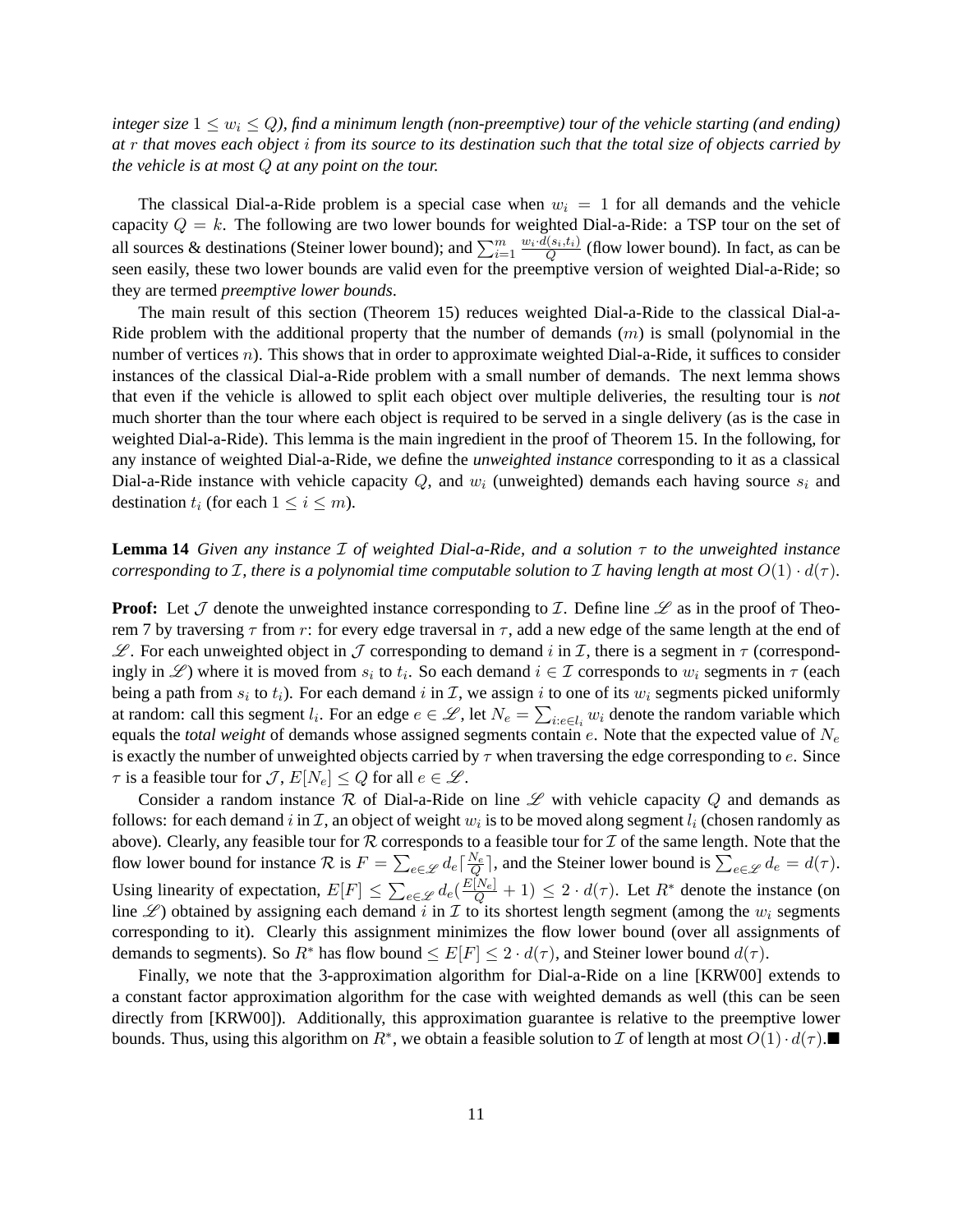**Theorem 15 (Weighted Dial-a-Ride to unweighted)** *Suppose there is a* ρ*-approximation algorithm for instances of classical Dial-a-Ride with at most*  $O(n^4)$  *demands. Then there is an*  $O(\rho)$ -approximation algorithm for weighted Dial-a-Ride (with any number of demands). In particular, there is an  $O(\sqrt{n}\log^2 n)$ *approximation for weighted Dial-a-Ride.*

**Proof:** Let *I* denote an instance of weighted Dial-a-Ride with objects  $\{(w_i, s_i, t_i) : 1 \le i \le m\}$ , and  $\tau^*$  an optimal tour for *T*. Let  $P = \{(s_1, t_1), \dots, (s_l, t_l)\}\$  be the distinct pairs of vertices that have some demand between them, and let  $T_i$  denote the total size of *all* objects having source  $s_i$  and destination  $t_i$ . Note that  $l \leq n(n-1)$ . Let  $\mathcal{P}_{high} = \{i \in \mathcal{P} : T_i \geq \frac{Q}{2}\}$  $\{\frac{Q}{2}\},\mathcal{P}_{low}=\{i\in\mathcal{P}:T_i\leq\frac{Q}{l}\}$  $\frac{Q}{l}$ }, and  $\mathcal{P}' = \mathcal{P} \setminus (\mathcal{P}_{high} \cup \mathcal{P}_{low}).$ We now show how to separately service objects in  $\mathcal{P}_{low}$ ,  $\mathcal{P}_{high}$  and  $\mathcal{P}'$ .

**Servicing**  $P_{low}$ : The total size in  $P_{low}$  is at most Q; so we can service all these pairs by traversing a single 1.5-approximate tour [Chr77] on the sources and destinations. Note that the length of this tour is at most 1.5 times the Steiner lower bound, hence at most  $1.5 \cdot d(\tau^*)$ .

**Servicing**  $\mathcal{P}_{high}$ : Let C be a 1.5-approximate minimum tour on all the sources. The pairs in  $\mathcal{P}_{high}$ are serviced by a tour  $\tau_1$  as follows. Traverse along C, and when a source  $s_i$  in  $\mathcal{P}_{high}$  is visited, traverse the direct edge to the corresponding destination  $t_i$  and back, as few times as possible so as to move all the objects between  $s_i$  and  $t_i$ , as described next. Note that every object to be moved between  $s_i$  and  $t_i$  has size (the original  $w_i$  size) at most Q, and the total size of such objects  $T_i \geq Q/2$ . So these objects can be partitioned such that the size of each part (except possibly the last) is in the interval  $\left[\frac{Q}{2}\right]$  $\frac{Q}{2}$ , Q. So the number of times edge  $(s_i, t_i)$  is traversed to service the demands between them is at most  $2\lceil \frac{2T_i}{Q} \rceil \leq 2(\frac{2T_i}{Q} + 1) \leq 8\frac{T_i}{Q}$ . Now, the length of tour  $\tau_1$  is at most  $d(C) + \sum_{(s_i,t_i) \in \mathcal{P}_{high}} 8d(s_i,t_i) \frac{T_i}{Q} \le d(C) + 8\sum_{i=1}^{m} \frac{w_i \cdot d(s_i,t_i)}{Q}$  $\frac{(s_i,t_i)}{Q}$ . Note that  $d(C)$  is at most 1.5 times the minimum tour on all sources (Steiner lower bound), and the second term above is the flow lower bound. So tour  $\tau_1$  has length at most  $O(1)$  times the preemptive lower bounds for  $\mathcal{I}$ , which is at most  $O(1) \cdot d(\tau^*)$ .

**Servicing**  $\mathcal{P}'$ : We know that the total size  $T_i$  of each pair i in  $\mathcal{P}'$  lies in the interval  $(Q/l, Q/2)$ . Let  $\mathcal{I}'$ denote the instance of weighted Dial-a-Ride with demands  $\{(s_i, t_i, T_i) : i \in \mathcal{P}'\}$  and vehicle capacity Q; note that the number of demands in  $\mathcal{I}'$  is at most l. The tour  $\tau^*$  restricted to the objects corresponding to pairs in  $\mathcal{P}'$  is a feasible solution to the *unweighted instance* corresponding to  $\mathcal{I}'$  (but it may not feasible for *T'* itself). However Lemma 14 implies that the optimal value of *T'*,  $opt(\mathcal{I}) \leq O(1) \cdot d(\tau^*)$ .

Next we reduce instance  $\mathcal{I}'$  to an instance  $\mathcal{J}$  of weighted Dial-a-Ride satisfying the following conditions: **(i)**  $\mathcal J$  has at most l demands, **(ii)** each object in  $\mathcal I$  has size at most 2l, **(iii)** any feasible solution to  $\mathcal J$  is feasible for I', and (iv) the optimal value  $opt(\mathcal{J}) \leq O(1) \cdot opt(\mathcal{I})$ . If  $Q \leq 2l$ ,  $\mathcal{J} = \mathcal{I}'$  itself satisfies the required conditions. Suppose  $Q \geq 2l$ , then define  $p = \lfloor \frac{Q}{l} \rfloor$  $\frac{Q}{l}$  ; note that  $Q \geq l \cdot p \geq Q - l \geq \frac{Q}{2}$  $\frac{Q}{2}$ . Round up each size  $T_i$  to the smallest integral multiple  $T'_i$  of p, and round down the capacity Q to  $Q' = l \cdot p$ . Since each size  $T_i \in (\frac{Q}{l})$  $\frac{Q}{l}, \frac{Q}{2}$  $\frac{Q}{2}$ ), all sizes  $T'_i \in \{p, 2p, \dots, lp\}$ . Now let  $\mathcal{I}''$  denote the weighted Dial-a-Ride instance with demands  $\{(s_i, t_i, T'_i) : i \in \mathcal{P}'\}$  and vehicle capacity  $Q' = lp$ . One can obtain a feasible solution for  $\mathcal{I}''$ from any feasible solution  $\sigma$  for  $\mathcal{I}'$  by traversing  $\sigma$  a constant number of times: this follows from  $Q' \geq \frac{Q}{2}$ 2 and  $T_i' \le \max\{2T_i, Q'\}$ .<sup>3</sup> So the optimal value of  $\mathcal{I}''$  is at most  $O(1) \cdot opt(\mathcal{I}')$ . Now note that all sizes and the vehicle capacity in  $\mathcal{I}''$  are multiples of p; scaling down each of these quantities by p, we get an instance  $\mathcal J$  *equivalent* to  $\mathcal I''$  where the vehicle capacity is l (and every demand size is at most l). This instance  $\mathcal J$ satisfies all the four conditions claimed above.

<sup>&</sup>lt;sup>3</sup>In particular, consider simulating a traversal along  $\sigma$  of a capacity Q vehicle (T<sub>0</sub>) by 8 capacity Q' vehicles  $T'_1, \cdots, T'_8$ , each running in parallel along  $\sigma$ . Whenever vehicle  $T_0$  picks-up an object i, one of the vehicles  $\{T'_g\}_{g=1}^8$  picks-up i: if  $w_i \le \frac{Q}{4}$ , any vehicle  $\{T_g'\}_{g=1}^4$  that has free capacity picks-up i; if  $w_i > \frac{Q}{4}$ , any vehicle  $\{T_g'\}_{g=5}^8$  that is empty picks-up i. It is easy to see that if at some point none of the vehicles  $\{T_q'\}_{q=1}^8$  picks-up an object, there must be a capacity violation in  $T_0$ .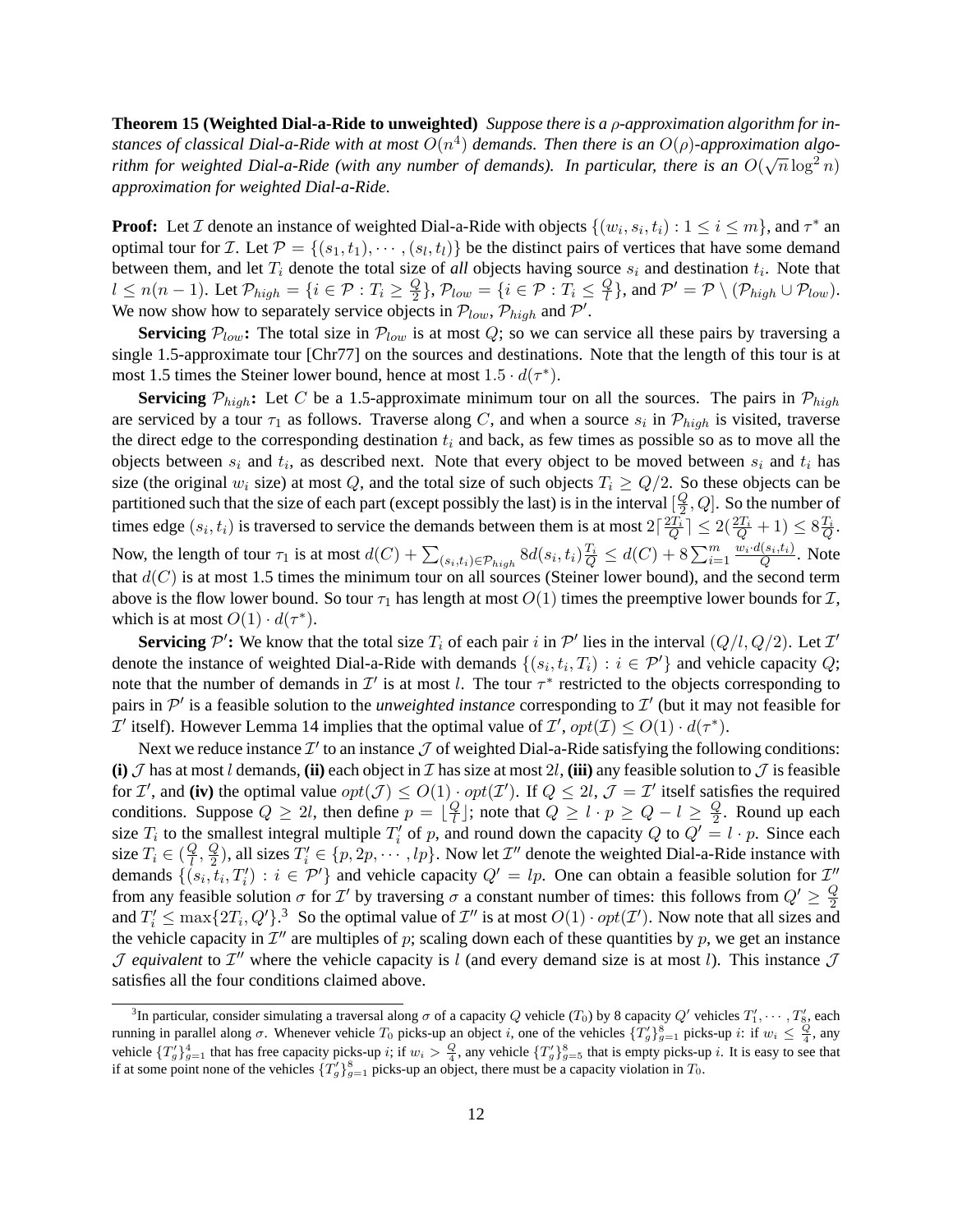Now observe that the instance  $\mathcal J$  can be solved using  $\rho$ -approximation algorithm assumed in the theorem. Since  $\mathcal J$  has at most l demands (each of size  $\leq 2l$ ), the unweighted instance corresponding to  $\mathcal J$ has at most  $2l^2 \leq 2n^4$  demands. Thus, this unweighted instance can be solved using the  $\rho$ -approximation algorithm for such instances, assumed in the theorem. Then using the algorithm in Lemma 14, we obtain a solution to J, of length at most  $O(\rho) \cdot opt(\mathcal{J}) \leq O(\rho) \cdot opt(\mathcal{I}') \leq O(\rho) \cdot d(\tau^*)$ . Since any feasible solution to  $\mathcal J$  corresponds to one for  $\mathcal I'$ , we have a tour servicing  $\mathcal P'$  of length at most  $O(\rho) \cdot d(\tau^*)$ .

Finally, combining the tours servicing  $\mathcal{P}_{low}$ ,  $\mathcal{P}_{high}$  &  $\mathcal{P}'$ , we obtain a feasible tour for  $\mathcal I$  having length  $O(\rho) \cdot d(\tau^*)$ , which gives us the desired approximation algorithm.

Theorem 15 also justifies the assumption  $\log m = O(\log n)$  made at the end of Section 3. This is important because in general  $m$  may be super-polynomial in  $n$ .

### **4 The Effect of Preemptions**

In this section, we study the effect of the number of preemptions in the Dial-a-Ride problem. We mentioned two versions of the Dial-a-Ride problem (Definition 3): in the preemptive version, an object may be preempted any number of times, and in the non-preemptive version objects are not allowed to be preempted even once. Clearly the preemptive version is least restrictive and the non-preemptive version is most restrictive. One may consider other versions of the Dial-a-Ride problem, where there is a specified upper bound P on the number of times an object can be preempted. Note that the case  $P = 0$  is the non-preemptive version, and the case  $P = n$  is the preemptive version. We show that for any instance of the Dial-a-Ride problem, there is a tour that preempts each object at most once (i.e.,  $P = 1$ ) and has length at most  $O(\log^2 n)$ times an optimal preemptive tour (i.e.,  $P = n$ ). This implies that the real gap between preemptive and non-preemptive tours is between zero and one preemption per object. A tour that preempts each object at most once is called a *1-preemptive tour*.

**Theorem 16 (Many preemptions to one preemption)** *Given any instance of the Dial-a-Ride problem, there is a 1-preemptive tour of length at most*  $O(\log^2 n) \cdot OPT_{pmt}$ , where  $OPT_{pmt}$  *is the length of an optimal preemptive tour. Such a tour can be found in randomized polynomial time.*

**Proof:** Using the results on probabilistic tree embedding [FRT03], we may assume that the given metric is a *hierarchically well-separated* tree T. This only increases the expected length of the optimal solution by a factor of  $O(\log n)$ . Further, tree T has  $O(\log \frac{d_{max}}{d_{min}})$  levels, where  $d_{max}$  and  $d_{min}$  denote the maximum and minimum distances in the original metric. We first observe that using standard scaling arguments, it suffices to assume that  $\frac{d_{max}}{d_{min}}$  is polynomial in n. Without loss of generality, any preemptive tour involves at most  $2m \cdot n$  edge traversals: each object is picked or dropped at most  $2n$  times (once at each vertex), and every visit to a vertex involves picking or dropping at least one object (otherwise the tour can be shortcut over this vertex at no increase in length). By retaining only vertices within distance  $OPT_{pmt}/2$  from the root r, we preserve the optimal preemptive tour and ensure that  $d_{max} \leq OPT_{pmt}$ . Now consider modifying the original metric by setting all edges of length smaller than  $OPT_{pmt}/2mn^3$  to length 0; the new distances are shortest paths under the modified edge lengths. So any pairwise distance decreases by at most  $\frac{OPT_{pmt}}{2mn^2}$ . Clearly the length of the optimal preemptive tour only decreases under this modification. Since there are at most 2mn edge traversals in any preemptive tour, the increase in tour length in going from the new metric to the original metric is at most  $2mn \cdot \frac{OPT_{pmt}}{2mn^2} \leq \frac{OPT_{pmt}}{n}$  $\frac{I_{pmt}}{n}$ . Thus at the loss of a constant factor, we may assume that  $d_{max}/d_{min} \leq 2mn^3$ . Further, the reduction in Theorem 14 also holds for preemptive Dial-a-Ride; so we may assume (at the loss of an additional constant factor) that the number of demands  $m \leq O(n^4)$ . So we have  $d_{max}/d_{min} \leq O(n^7)$  and hence tree T has  $O(\log n)$  levels.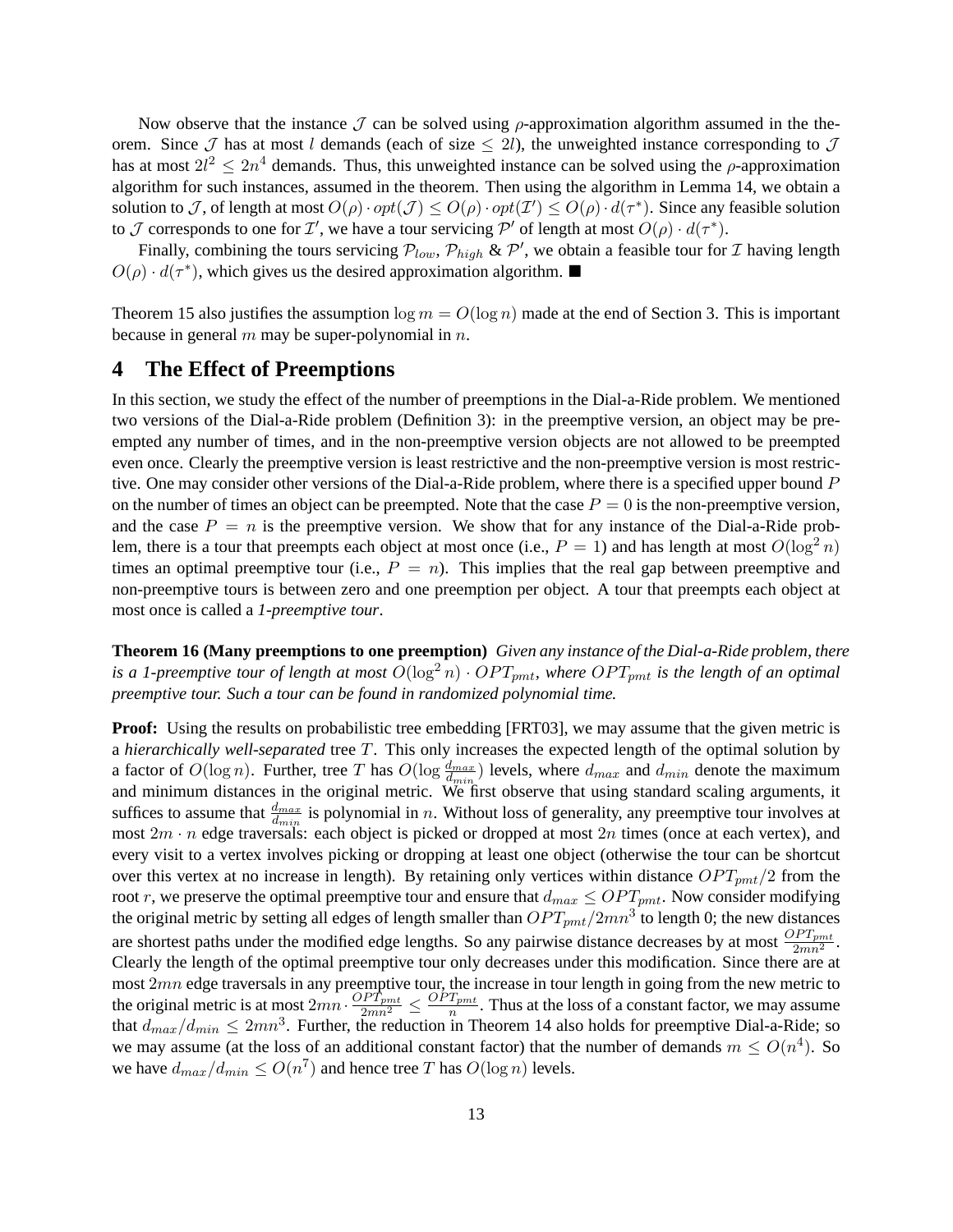The tree T resulting from the probabilistic embedding has several Steiner vertices that are not present in the original metric; so the tour that we find on  $T$  may actually preempt objects at Steiner vertices, in which case it is not feasible in the original metric. However as shown by Gupta [Gup01], these Steiner vertices can be simulated by vertices in the original metric (at the loss of a constant factor). Based on the preceding observations, we assume that the metric is a tree T on the original vertex set having  $l = O(\log n)$  levels, such that the expected length of the optimal preemptive tour is  $O(\log n) \cdot OPT_{pmt}$ .

We now partition the demands in T into l sets with  $D_i$  (for  $i = 1, \dots, l$ ) consisting of all demands having their least common ancestor (lca) in level i. We service each  $D<sub>i</sub>$  separately using a tour of length  $O(OPT_{pmt})$ . Then concatenating the tours for each level i, we obtain the theorem.

**Servicing**  $D_i$ : For each vertex v at level i in T, let  $L_v$  denote the demands in  $D_i$  that have v as their lca. Consider an optimal *preemptive* tour that services the demands  $D_i$ . Since the subtrees under any two different level i vertices are disjoint and there is no demand in  $D_i$  across such subtrees, we may assume that this optimal tour is a concatenation of disjoint preemptive tours servicing each  $L<sub>v</sub>$  separately. If  $OPT_{pmt}(v)$  denotes the length of an optimal preemptive tour servicing  $L_v$  with v as the starting vertex,  $\sum_{v} OPT_{pmt}(v) \leq OPT_{pmt}.$ 

Now consider an optimal preemptive tour  $\tau_v$  servicing  $L_v$ . Since the  $s_j - t_j$  path of each demand  $j \in L_v$ crosses vertex v, at some point in tour  $\tau_v$  the vehicle is at v with object j in it. Consider the tour  $\sigma_v$  obtained by modifying  $\tau_v$  so that it drops each object j at v when the vehicle is at v with object j in it. Clearly  $d(\sigma_v) = d(\tau_v) = OPT_{pmt}(v)$ . Note that  $\sigma_v$  is a feasible preemptive tour for the *single source Dial-a-Ride* problem with sink v and all sources in  $L_v$ . Thus the algorithm of [HK85] gives a non-preemptive tour  $\sigma'_v$  that moves all objects in  $L_v$  from their sources to v, having length at most  $2.5d(\sigma_v) = 2.5OPT_{pmt}(v)$ . Similarly, we can obtain a non-preemptive tour  $\sigma''_v$  that moves all objects in  $L_v$  from v to their destinations, having length at most  $2.5OPT_{pmt}(v)$ . Now  $\sigma'_v \cdot \sigma''_v$  is a 1-preemptive tour servicing  $L_v$  of length at most  $5 \cdot OPT_{pmt}(v)$ .

We now run a DFS on  $T$  to visit all vertices in level  $i$ , and use the algorithm described above for servicing demands  $L_v$  when v is visited in the DFS. This results in a tour servicing  $D_i$ , having length at most  $2d(T) + 5\sum_{v} OPT_{pmt}(v)$ . Here  $2d(T)$  is the Steiner lower bound, and  $\sum_{v} OPT_{pmt}(v) \leq OPT_{pmt}$ . Thus the tour servicing  $D_i$  has length at most  $6 \cdot OPT_{pmt}$ .

Finally concatenating the tours for each level  $i = 1, \dots, l$ , we obtain a 1-preemptive tour on T of length  $O(\log n) \cdot OPT_{pmt}$ , which translates to a 1-preemptive tour on the original metric having length  $O(\log^2 n) \cdot OPT_{pmt}$ .

Motivated by obtaining an improved approximation for Dial-a-Ride on the Euclidean plane, we next consider the worst case gap between an optimal non-preemptive tour and the preemptive lower bounds. As mentioned earlier, [CR98] showed that there are instances of Dial-a-Ride where the ratio of the optimal nonpreemptive tour to the optimal preemptive tour is  $\Omega(n^{1/3})$ . However, the metric involved in this example was the uniform metric on  $n$  points, which can not be embedded in the Euclidean plane. The following theorem shows that even in this special case, there can be a polynomial gap between non-preemptive and preemptive tours, and implies that just preemptive lower bounds do not suffice to obtain a poly-logarithmic approximation guarantee.

**Theorem 17 (Preemption gap in Euclidean plane)** *There are instances of Dial-a-Ride on the Euclidean plane where the optimal non-preemptive tour has length*  $\Omega(\frac{n^{1/8}}{\log^3 n})$  $\frac{n^{1/9}}{\log^3 n}$ ) *times the optimal preemptive tour.* 

**Proof:** Consider a square of side 1 in the Euclidean plane, in which a set of n demand pairs are distributed uniformly at random (each demand point is generated independently and is distributed uniformly at random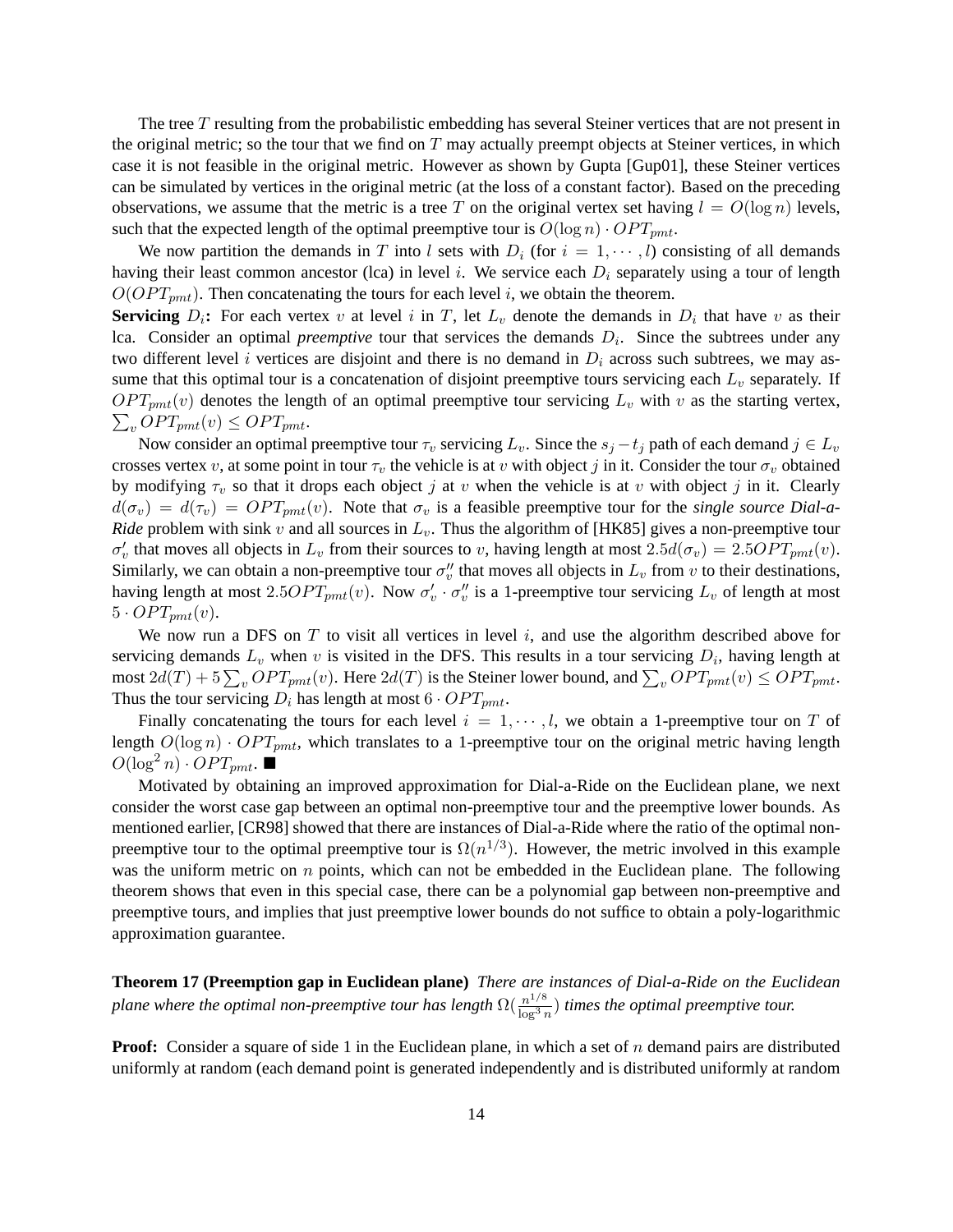in the square). The vehicle capacity is set to  $k = \sqrt{n}$ . Let R denote a random instance of Dial-a-Ride obtained as above. We show that in this case, the optimal non-preemptive tour has length  $\tilde{\Omega}(n^{1/8})$  with high probability. We first show the following claim.

#### **Claim 18** *The minimum length of a tree containing* k pairs in R is  $\Omega(\frac{n^{1/8}}{\log n})$  $\frac{n^{1/6}}{\log n}$ ), w.h.p.

**Proof:** Take any set S of  $k = \sqrt{n}$  demand pairs. Note that the number of such sets S is  $\binom{n}{k}$  $\binom{n}{k}$ . This set S has 2k points each of them generated uniformly at random. It is known that there are  $p^{p-2}$  different labeled trees on p vertices (see e.g. [vLW92], Ch.2). The term *labeled* emphasizes that we are not identifying isomorphic graphs, i.e., two trees are counted as the same if and only if exactly the same pairs of vertices are adjacent. Thus there are at most  $(2k)^{2k-2}$  such trees just on set S. Consider any tree T among these trees and root it at the source point with minimum label. Here we assume that  $T$  has been generated using the "Principle of Deferred Decisions", i.e., nodes will be generated one by one according to some breadth-first ordering of T. We say that an edge is *short* if its length is at most  $\frac{c}{\alpha k}$  (*c* and  $\alpha \in (0, \frac{1}{2})$  $(\frac{1}{2})$  will be fixed later).

If T has length at most c, it is clear that at most an  $\alpha$  fraction of its edges are *not* short. So  $Pr[length(T) \leq$  $|c| \leq \sum_{H} Pr[edges in H are short],$  where H in the summation ranges over all edge-subsets in T with  $|H| \ge (1 - \alpha)2k$ . For a fixed H, we bound  $Pr[edges in H are short]$  as follows. For any edge  $(v, parent(v))$  (note parent $(v)$  is well-defined since T is rooted), assuming that parent $(v)$  is fixed, the probability that this edge is short is  $p = \pi(\frac{c}{\alpha k})^2$ . So we can upper bound the probability that edges H are short by  $p^{|H|} \le p^{(1-\alpha)2k}$ . So we have  $Pr[length(T) \le c] \le 2^{2k} \cdot p^{(1-\alpha)2k}$ , as the number of different edge sets H is at most  $2^{2k}$ .

By a union bound over all such labeled trees  $T$ , the probability that the length of the minimum spanning tree on S is less than c is at most  $(2k)^{2k} \cdot 2^{2k} \cdot p^{(1-\alpha)2k}$ . Now taking a union bound over all k-sets S, the probability that the minimum length of a tree containing k pairs is less than c is at most  $\binom{n}{k}$ the minimum length of a tree containing k pairs is less than c is at most  $\binom{n}{k} (2k)^{2k} 2^{2k} p^{(1-\alpha)2k}$ . Since  $k = \sqrt{n}$ , this term can be bounded as follows:

$$
(ek)^k (4k)^{2k} \pi^{(1-\alpha)2k} (\frac{c}{\alpha k})^{(1-\alpha)4k} \leq 500^k k^{3k} (\frac{c}{\alpha k})^{(1-\alpha)4k} = [500 \cdot (\frac{c}{\alpha})^{4-4\alpha} (\frac{1}{k})^{1-4\alpha}]^k \leq 2^{-k}
$$

The last inequality above holds when  $c \leq \frac{\alpha}{1000} \cdot k^{1/4 - 3\alpha/(1-4\alpha)}$ . Setting  $\alpha = \frac{1}{\log n}$  $\frac{1}{\log k}$ , we get

$$
Pr[\exists \frac{k^{1/4}}{8000 \cdot \log k} \text{ length tree containing } k \text{ pairs in } \mathcal{R}] \le 2^{-k}
$$

So, with probability at least  $1 - 2^{-\sqrt{n}}$ , the minimum length of a tree containing k pairs in R is at least  $\Omega(\frac{n^{1/8}}{\log n})$  $\frac{n^{1/8}}{\log n}$ ).

From Theorem 7, we obtain that there is a near optimal non-preemptive tour servicing all the demands in segments, where each segment (except possibly the last) involves servicing a set of  $\frac{k}{2} \le t \le k$  demands. Although the lower bound of  $k/2$  is not stated in Theorem 7, it is easy to extend the statement to include it. This implies that any solution of this structure has at least  $\frac{n}{k} = k$  segments. Since each segment covers at least  $k/2$  pairs, Claim 18 implies that each of these segments has length  $\Omega(n^{1/8}/\log n)$ . So the best solution of the structure given in Theorem 7 has length  $\Omega(\frac{n^{1/8}}{\log n})$  $\frac{n^{1/9}}{\log n}k$ ). But since there is a near-optimal solution of this structure, the optimal non-preemptive tour on R has length  $\Omega(\frac{n^{1/8}}{\log^2 n})$  $\frac{n^{1/3}}{\log^2 n}k$ ).

On the other hand, the flow lower bound for  $\mathcal R$  is at most  $\frac{n}{k} = k$ , and the Steiner lower bound is at most Of the other hand, the how lower bound for  $\kappa$  is at most  $\overline{k} = \kappa$ , and the steller lower bound is at most  $O(\sqrt{n}) = O(k)$  (an  $O(\sqrt{n})$  length tree on the 2n points can be constructed using a  $\sqrt{2n} \times \sqrt{2n}$  gridding). So the preemptive lower bounds are both  $O(k)$ ; now using the algorithm of [CR98], we see that the optimal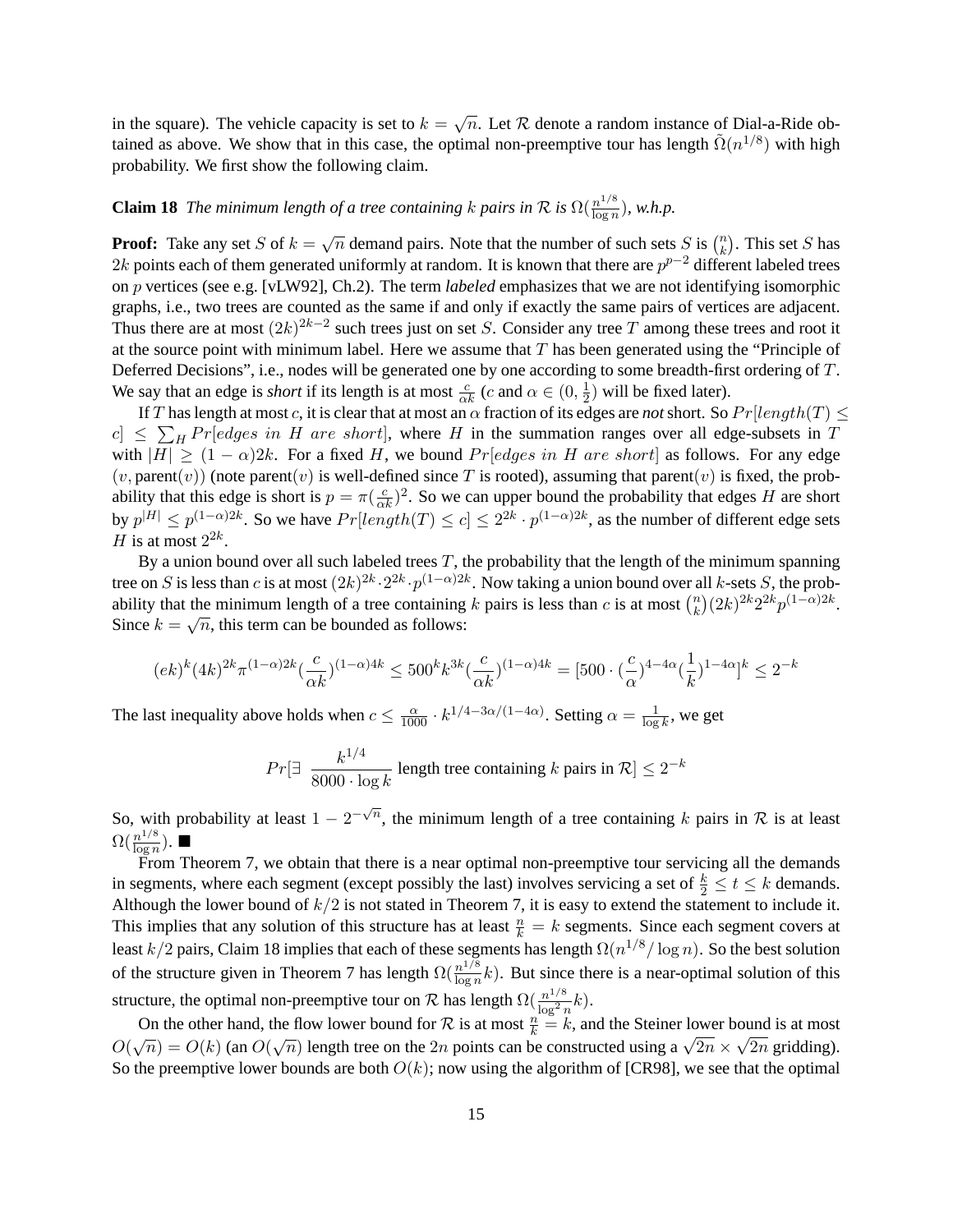preemptive tour has length  $O(k \log n)$ . Combined with the lower bound for non-preemptive tours, we obtain the Theorem.

**Acknowledgements:** We thank Alan Frieze for his help in proving Theorem 17.

#### **References**

- [AKR91] Ajit Agrawal, Philip Klein, and R. Ravi. When trees collide: an approximation algorithm for the generalized steiner problem on networks. *Proceedings of the 23rd Annual ACM Symposium on Theory of Computing*, pages 134–144, 1991.
- [BBCM04] N. Bansal, A. Blum, S. Chawla, and A. Meyerson. Approximation Algorithms for Deadline-TSP and Vehicle Routing with Time Windows. *Proceedings of the 36th Annual ACM Symposium on Theory of Computing*, pages 166–174, 2004.
- [BCK+03] A. Blum, S. Chawla, D. R. Karger, T. Lane, A. Meyerson, and M. Minkoff. Approximation Algorithms for Orienteering and Discounted-Reward TSP. *Proceedings of the 44th Annual IEEE Symposium on Foundations of Computer Science*, pages 46–55, 2003.
- [CCyC+98] Moses Charikar, Chandra Chekuri, To yat Cheung, Zuo Dai, Ashish Goel, Sudipto Guha, and Ming Li. Approximation algorithms for directed Steiner problems. In *SODA '98: Proceedings of the ninth annual ACM-SIAM symposium on Discrete algorithms*, pages 192–200, 1998.
- [CGRT03] Kamalika Chaudhuri, Brighten Godfrey, Satish Rao, and Kunal Talwar. Paths, trees, and minimum latency tours. *Proceedings of the 44th Annual IEEE Symposium on Foundations of Computer Science*, pages 36–45, 2003.
- [Chr77] N. Christofides. Worst-case analysis of a new heuristic for the travelling salesman problem. *GSIA, CMU-Report 388*, 1977.
- [CR98] Moses Charikar and Balaji Raghavachari. The Finite Capacity Dial-A-Ride Problem. In *IEEE Symposium on Foundations of Computer Science*, pages 458–467, 1998.
- [FHK78] Greg N. Frederickson, Matthew S. Hecht, and Chul E. Kim. Approximation algorithms for some routing problems. *SIAM Journal on Computing*, 7(2):178–193, 1978.
- [FHR03] Jittat Fakcharoenphol, Chris Harrelson, and Satish Rao. The k-traveling repairman problem. *Proceedings of the 14th annual ACM-SIAM symposium on Discrete algorithms*, pages 655– 664, 2003.
- [FPK01] Uriel Feige, David Peleg, and Guy Kortsarz. The Dense k -Subgraph Problem. *Algorithmica*, 29(3):410–421, 2001.
- [FRT03] Jittat Fakcharoenphol, Satish Rao, and Kunal Talwar. A tight bound on approximating arbitrary metrics by tree metrics. In *STOC '03: Proceedings of the thirty-fifth annual ACM symposium on Theory of computing*, pages 448–455, 2003.
- [Gar05] Naveen Garg. Saving an epsilon: a 2-approximation for the k-MST problem in graphs. In *Proceedings of the thirty-seventh annual ACM symposium on Theory of computing*, pages 396– 402, 2005.